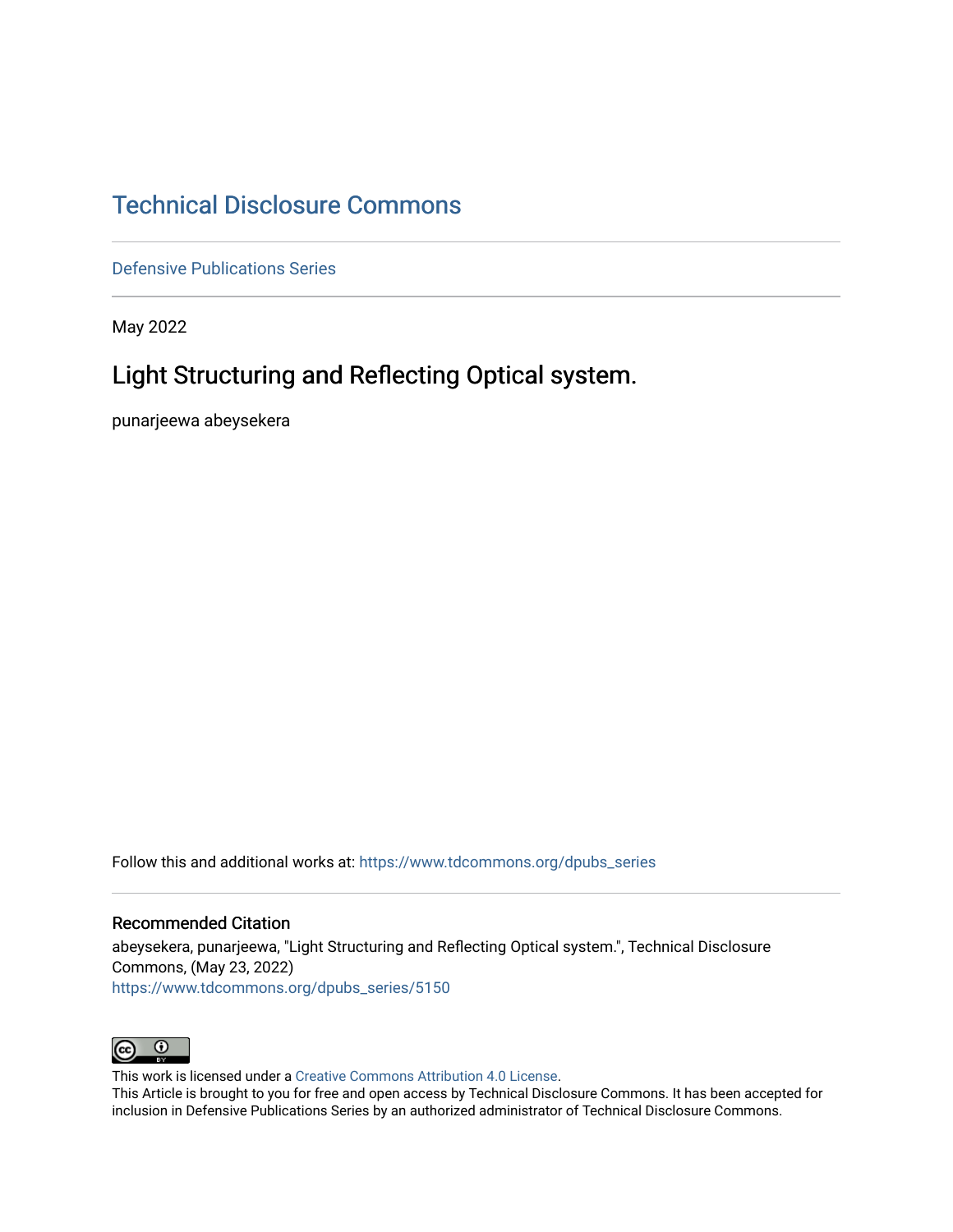Light Structuring and Reflecting Optical system.

### ABSTRACT

This paper describes a method to structure the light collected by a primary lens stack and to reflect them towards a set of image sensors. A primary lens stack collects light and projects the light towards four cyclically arranged reflectors. These four cyclically arranged reflectors direct the reflected light beams into four cyclically arranged image sensors through four cyclically arranged secondary lens stacks. The four images that are generated at the four image sensors will be combined through the utilization of computing resources to form into a one single image.

#### The diagrams

The diagrams of the components of the optical system are given below.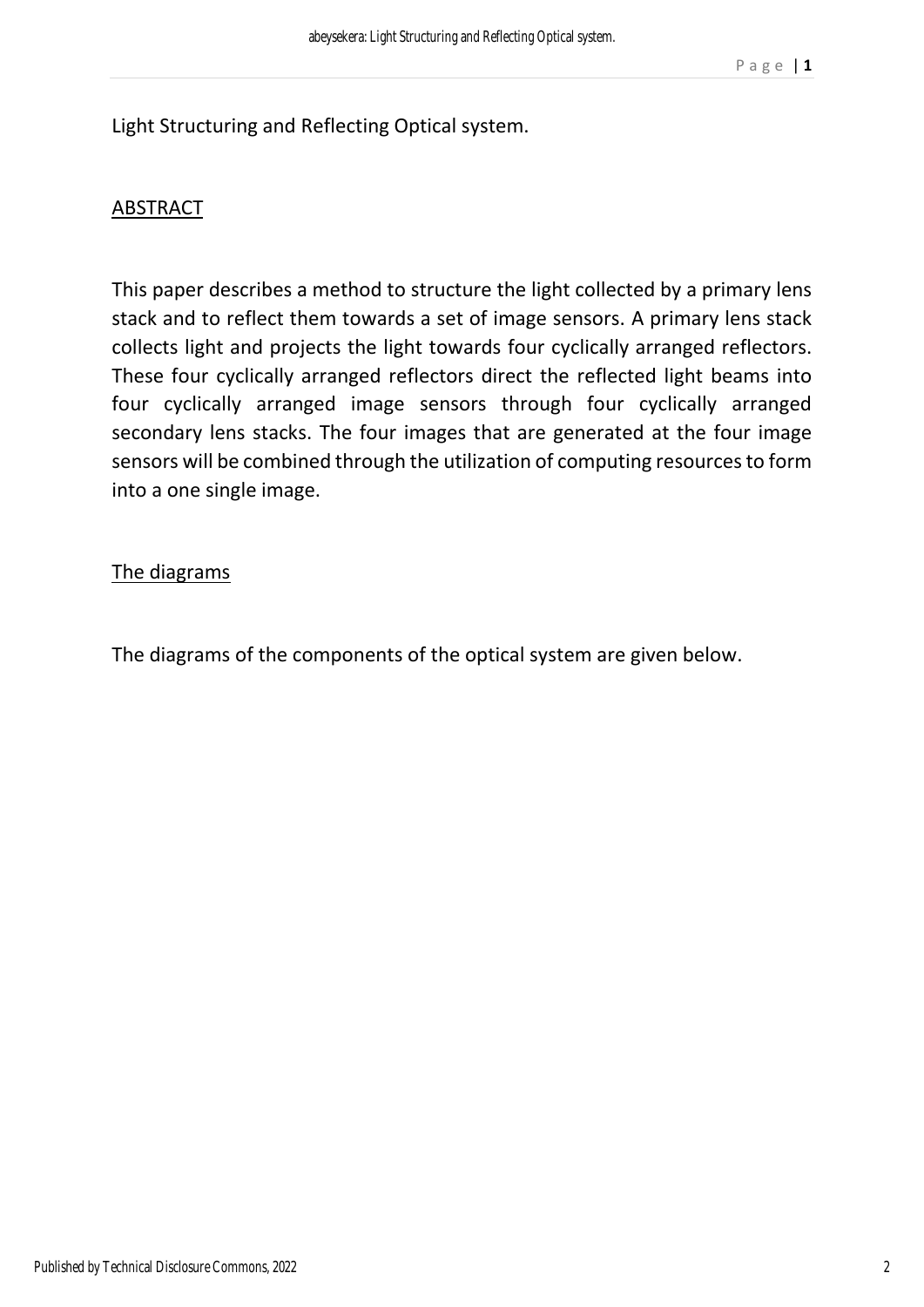• The perspective reference model.

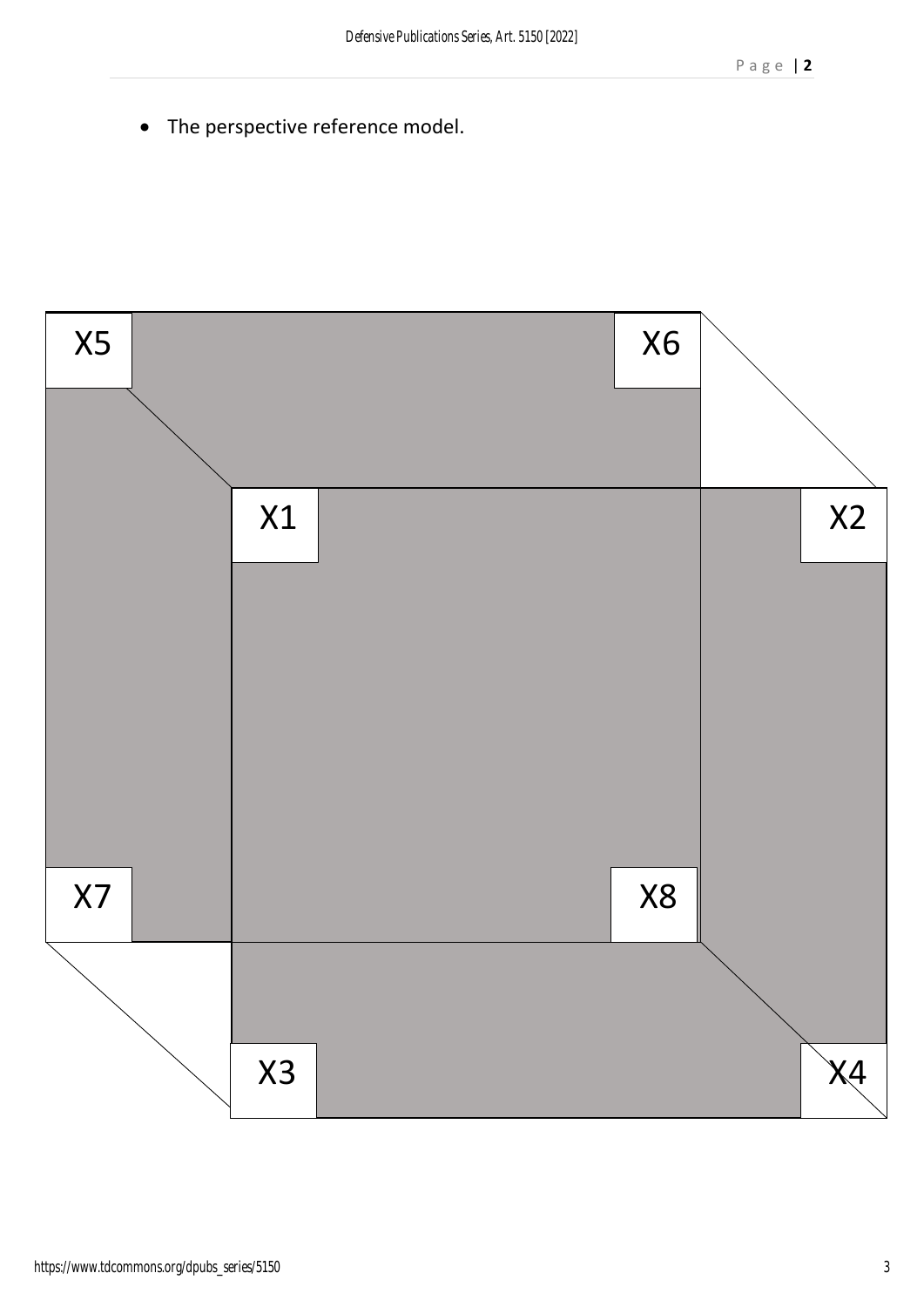Description of the perspective reference model.

The perspective reference model will be utilized in describing the diagrams of the optical system in their different perspectives of observation. This perspective reference model is a cubic shaped reference model. This cubic shape model has eight vertices. They are X1, X2, X3, X4, X5, X6, X7 and X8. Whenever a particular diagram of the optical system is described, the diagram will be presented visually in relative to the perspective reference model.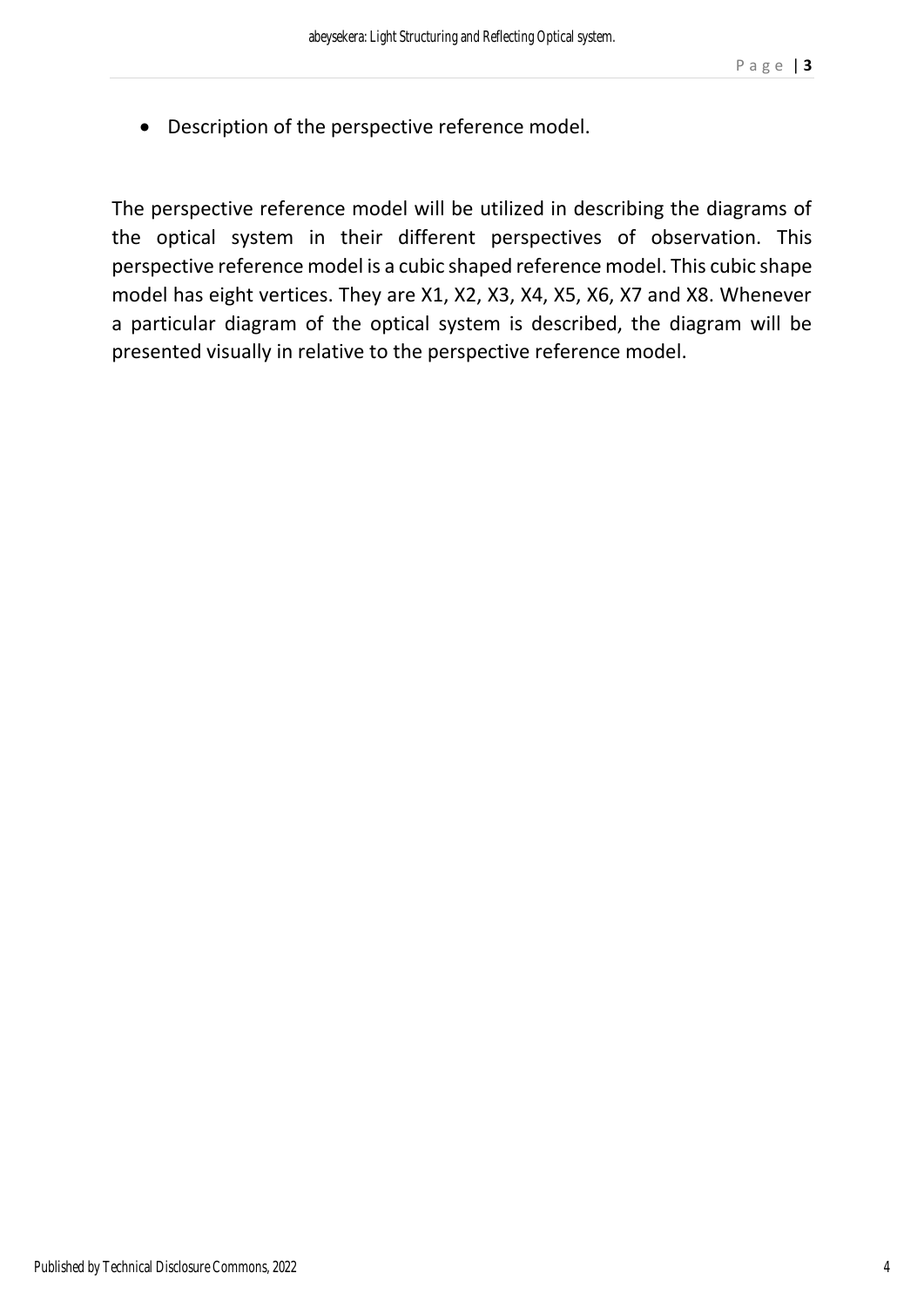• The quadrant structure.



Description of the quadrant structure.

The quadrant structure which is a circle consisting of four quadrants will be utilized in describing the shape of the secondary lens stack that will be utilized in directing the reflected light beam into the image sensor.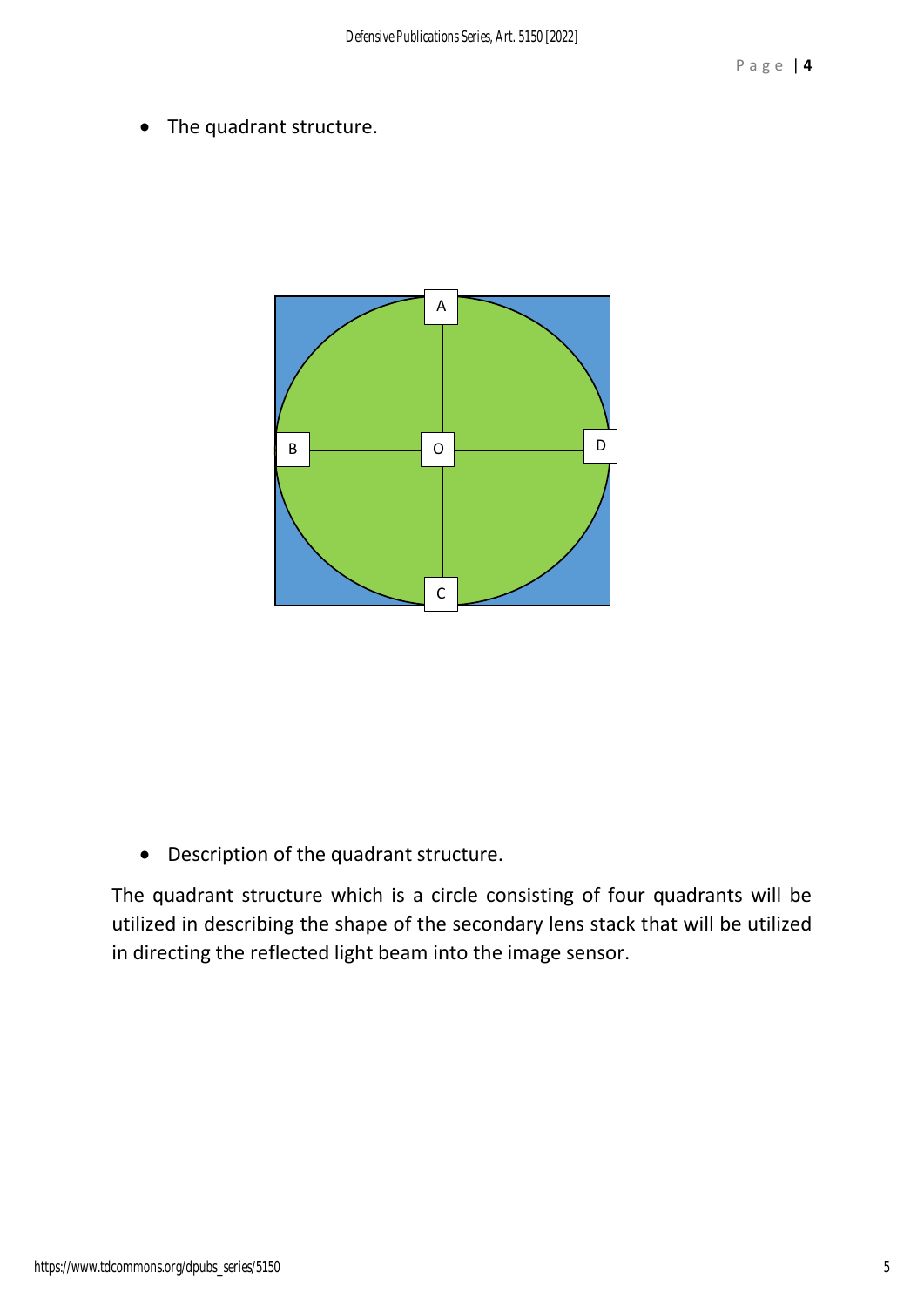• The top diagram of the optical system for side one. (X5, X6, X1, X2)

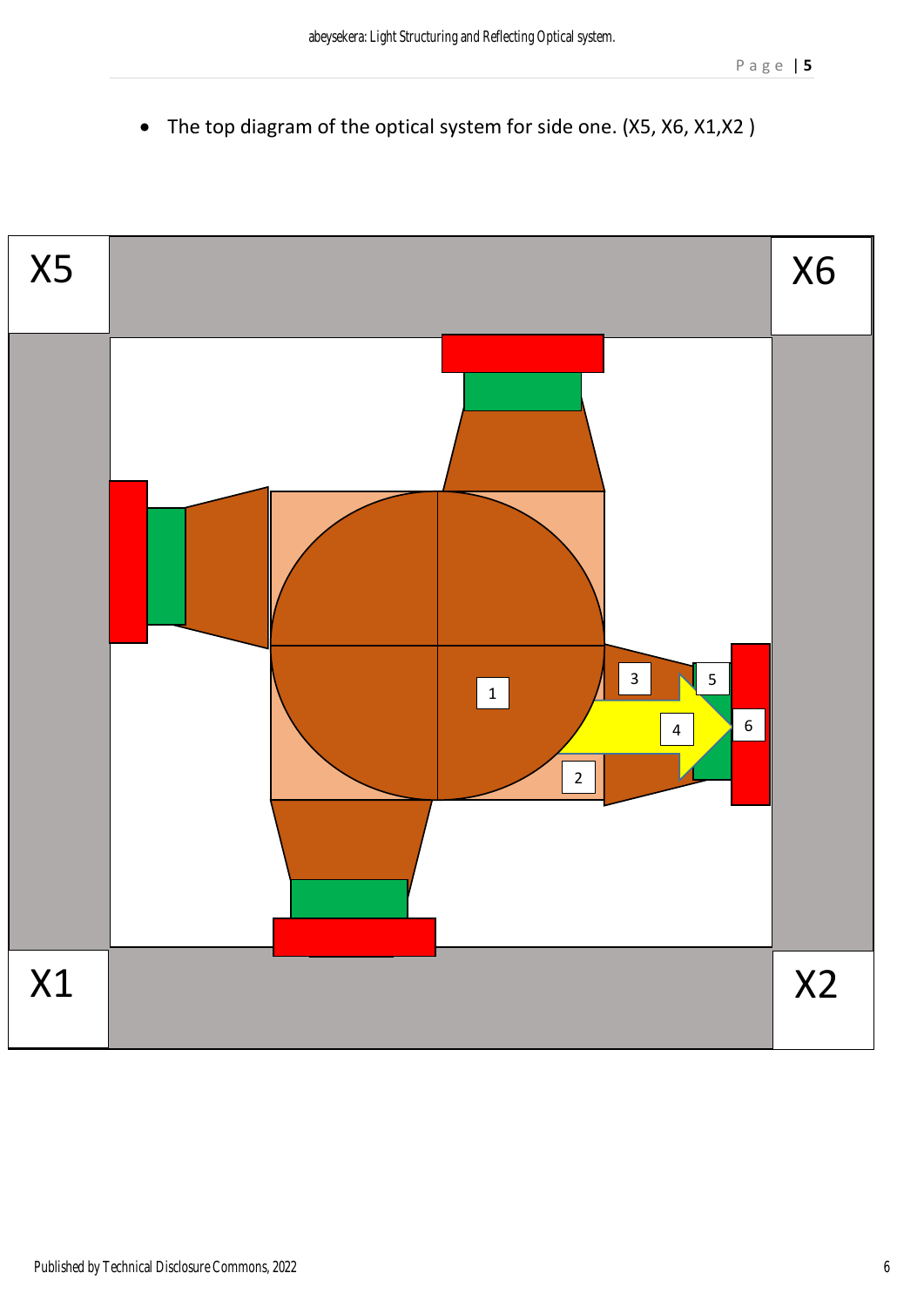Description of the top diagram of the optical system for side one. (X5, X6, X1, and X2)

This is the top diagram of the optical system oriented in the perspective described by the perspective reference model as the orientation X5, X6, X1, X2. The entities of this perspective model of the optical system are given below.

Entity one: the structure of part of the primary lens stack (lens stack in the structure of a quadrant), allocated for the optical mechanism of side one.

Entity two: the structure of the part of the transparent material plate (structure of a square shaped part) allocated for the optical mechanism of side one.

Entity three: the secondary lens stack that will used to direct the reflector reflected light beam into the image sensor for the optical mechanism of side one.

Entity four: the reflector reflected light beam of the optical mechanism of side one.

. Entity five: the gap between the secondary lens stack and the image sensor for the optical mechanism of side one.

Entity six: the image sensor for the optical mechanism of side one.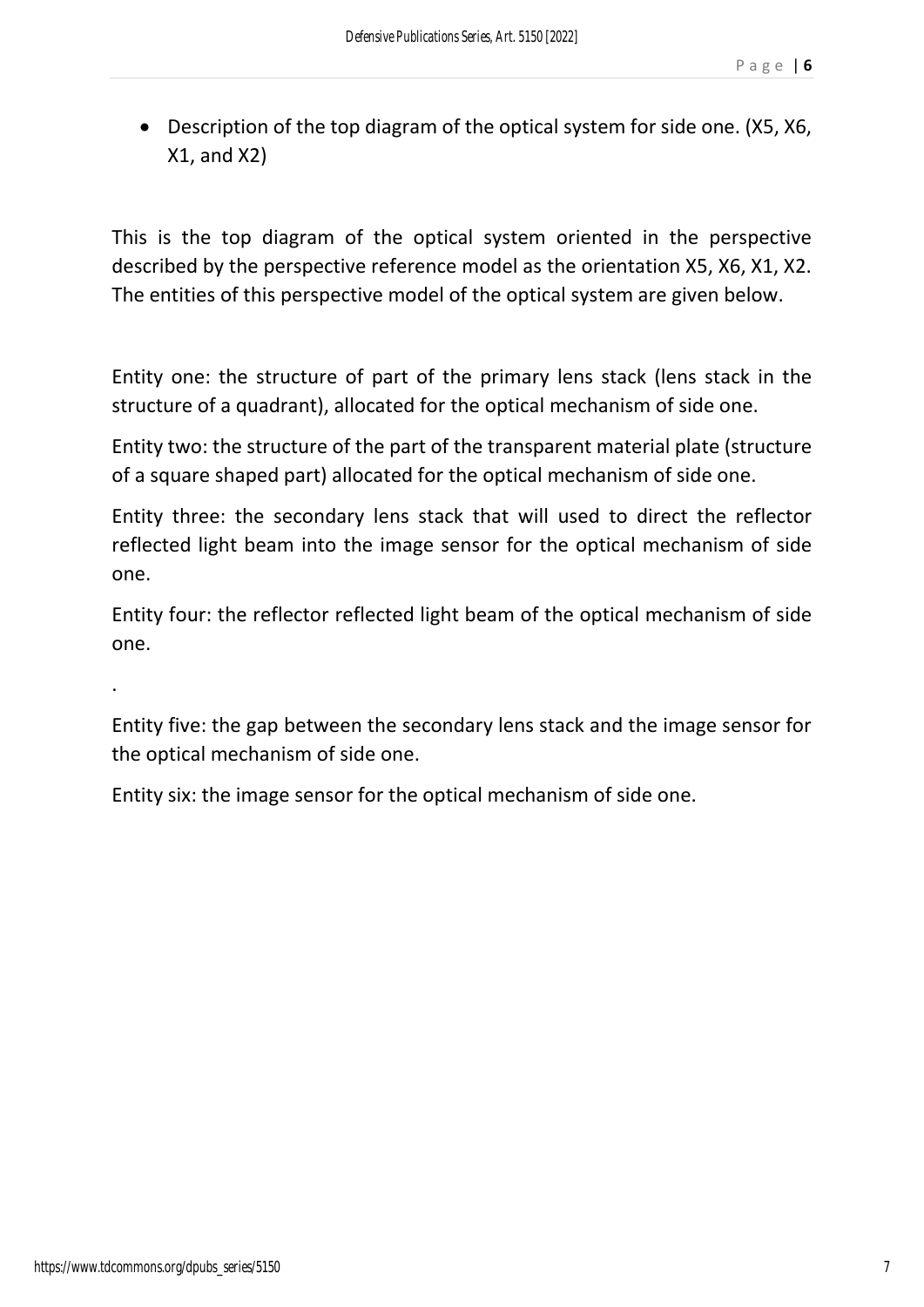The side diagram of the optical system for side one. (X1, X2,X3,X4)

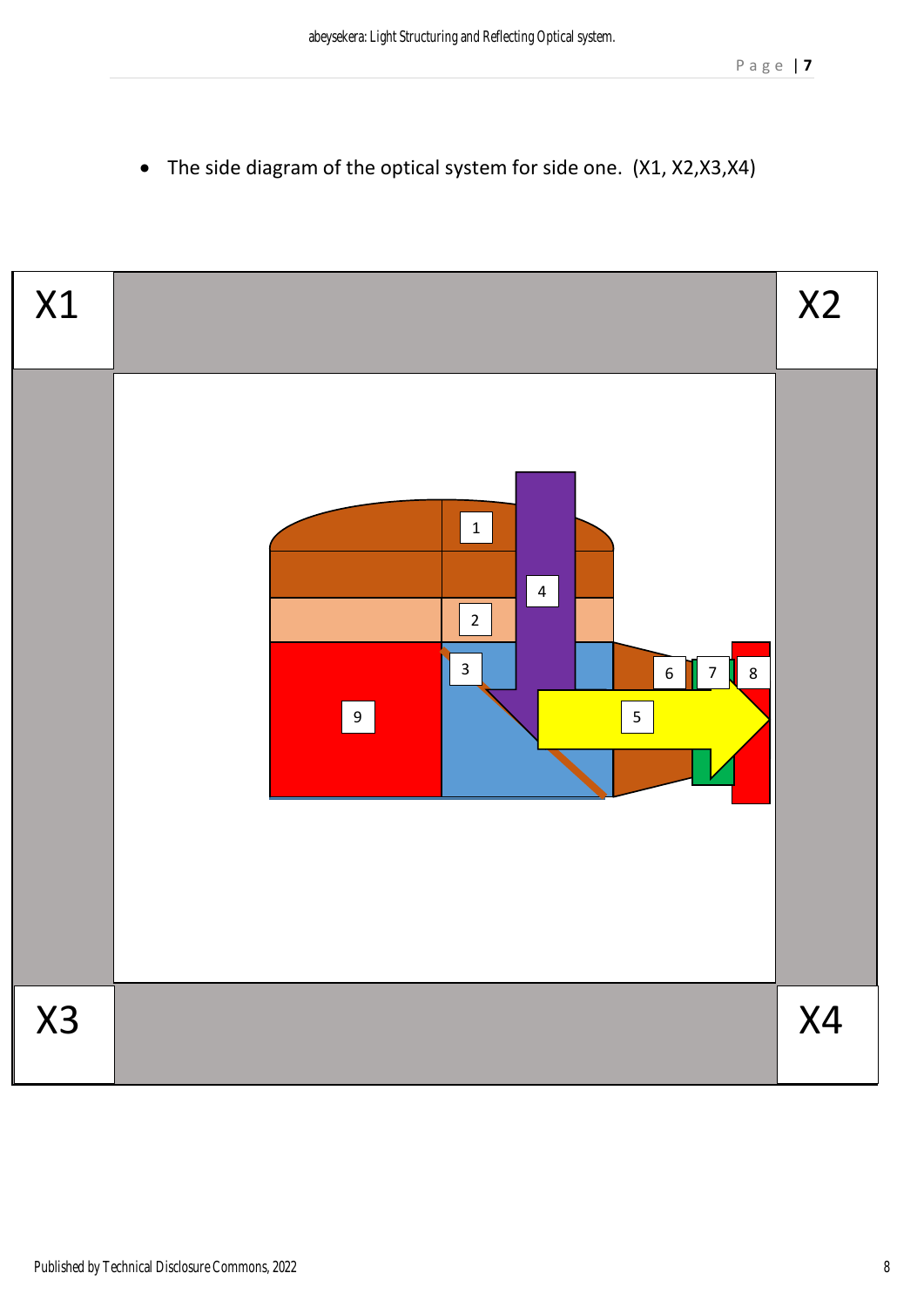Description of the diagram of the optical system for side one. (X1, X2, X3, X4)

This is the side diagram of the optical system oriented in the perspective described by the perspective reference model as the orientation X1, X2, X3, X4. The entities of this perspective model of the optical system are given below.

Entity one: the structure of part of the primary lens stack (lens stack in the structure of a quadrant), allocated for the optical mechanism of side one.

Entity two: the structure of the part of the transparent material plate (structure of a square shaped part) allocated for the optical mechanism of side one.

Entity three: the reflector which will reflect the entity one (lens stack in the structure of a quadrant) collected light beam allocated for the optical mechanism of side one.

Entity four: the light beam collected by the primary lens stack (entity one).

Entity five: the reflector (entity three) reflected light beam.

Entity six: the secondary lens stack that will used to direct the reflector reflected light beam into the image sensor for the optical mechanism of side one.

Entity seven: the gap between the secondary lens stack and the image sensor for the optical mechanism of side one.

Entity eight: the image sensor for the optical mechanism of side one.

Entity nine: the image sensor allocated for the optical mechanism of the side with the perspective relative to the perspective model as (X5, X1, X7, and X3).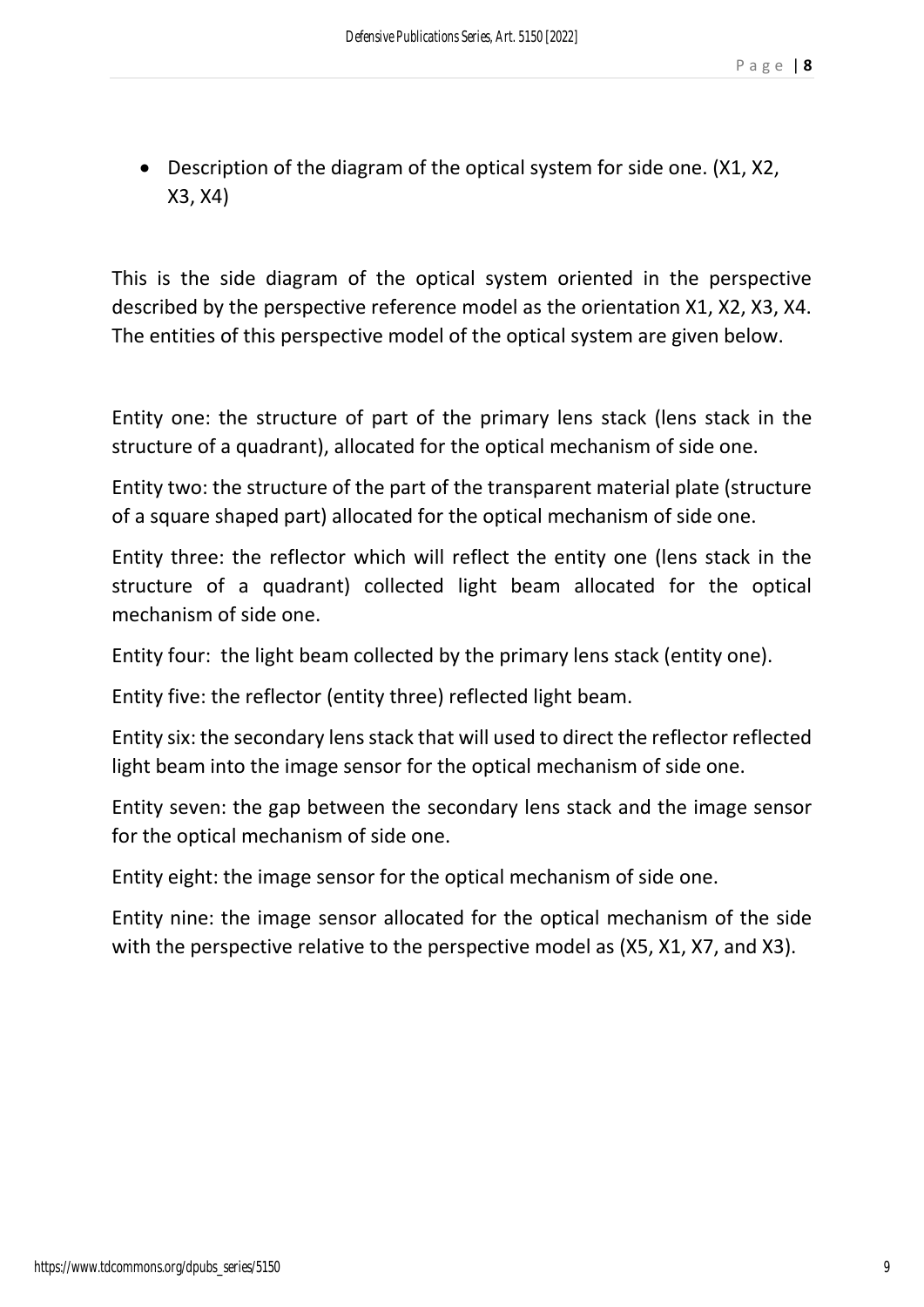The secondary lens stack diagram of the optical system for side one. (X2, X6,X4, X8)

| X2        |                                                 | <b>X6</b> |
|-----------|-------------------------------------------------|-----------|
|           | $\mathbf 1$<br>$\overline{2}$<br>$\overline{3}$ |           |
| <b>X4</b> |                                                 | <b>X8</b> |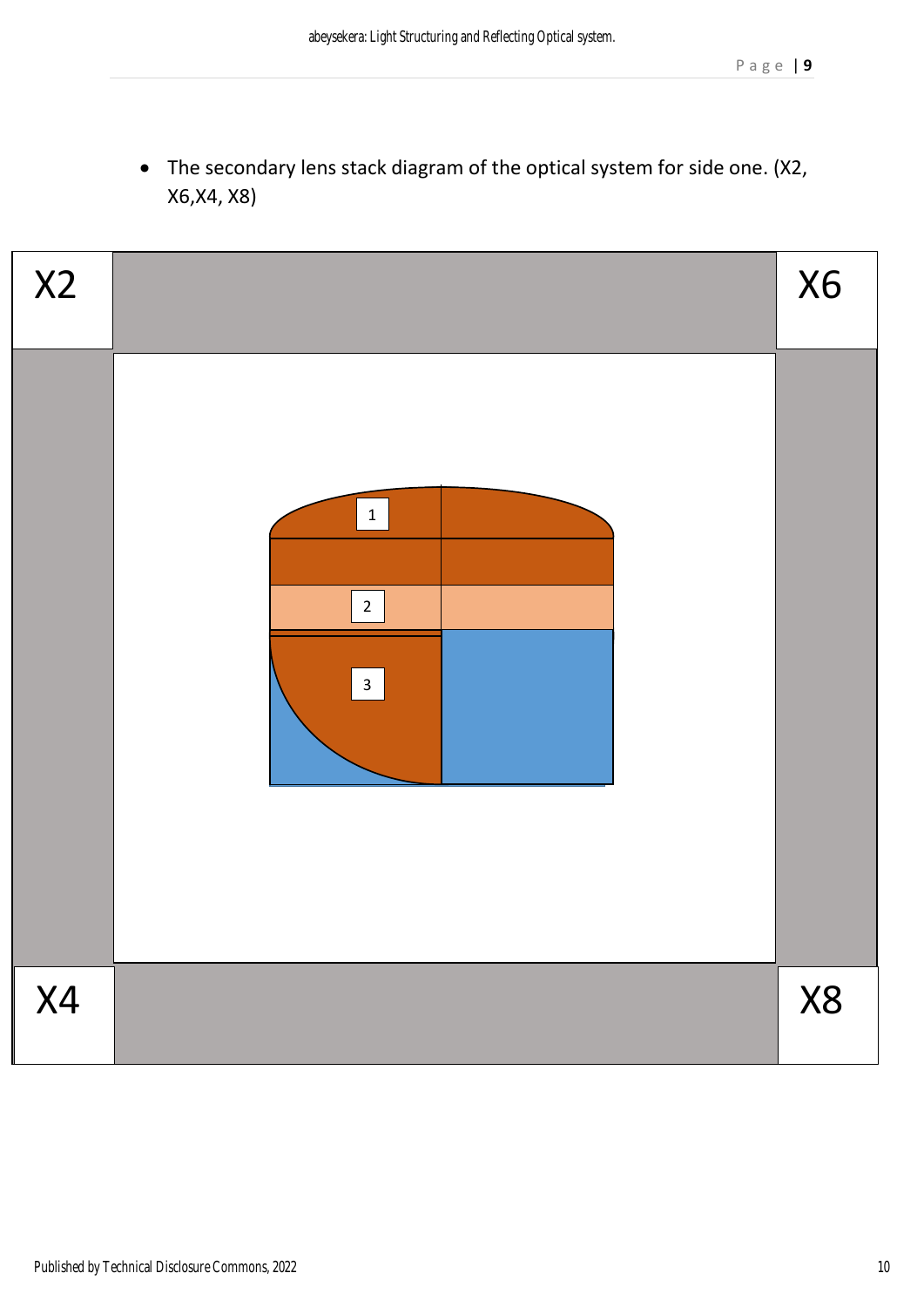Description of the diagram of the optical system for side one. (X2, X6, X4, X8)

This is the side diagram of the optical system oriented in the perspective described by the perspective reference model as the orientation X2, X6, X4, X8. The entities of this perspective model of the optical system are given below.

Entity one: the structure of part of the primary lens stack (lens stack in the structure of a quadrant), allocated for the optical mechanism of side one.

Entity two: the structure of the part of the transparent material plate (structure of a square shaped part) allocated for the optical mechanism of side one.

Entity three: the secondary lens stack that will used to direct the reflector reflected light beam into the image sensor for the optical mechanism of side one. All the lenses contained in this lens stack are of the shape of the third quadrant (BOC) of the quadrant structure diagram.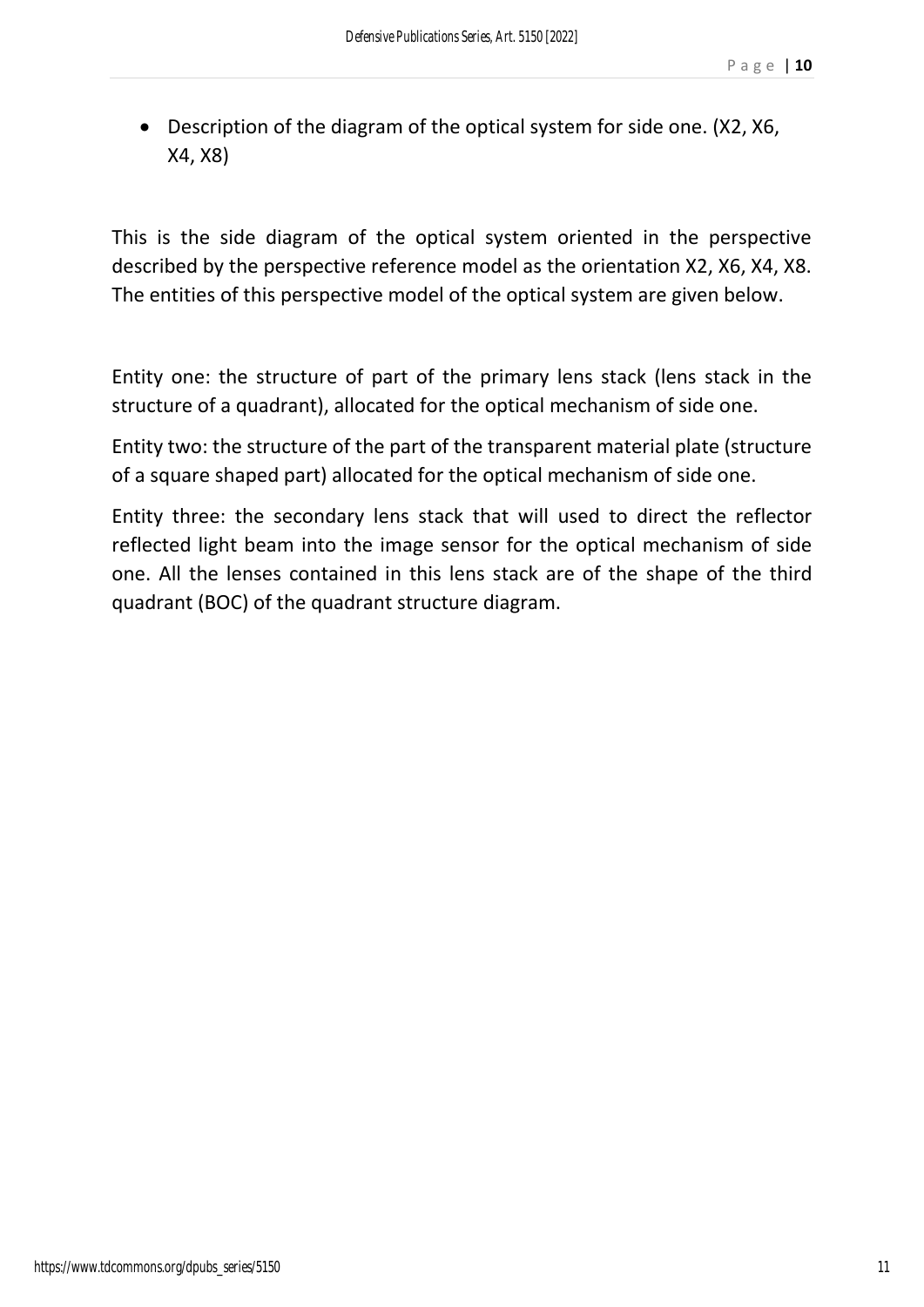• The top diagram of the optical system for side two. (X1, X6, X2, X6)

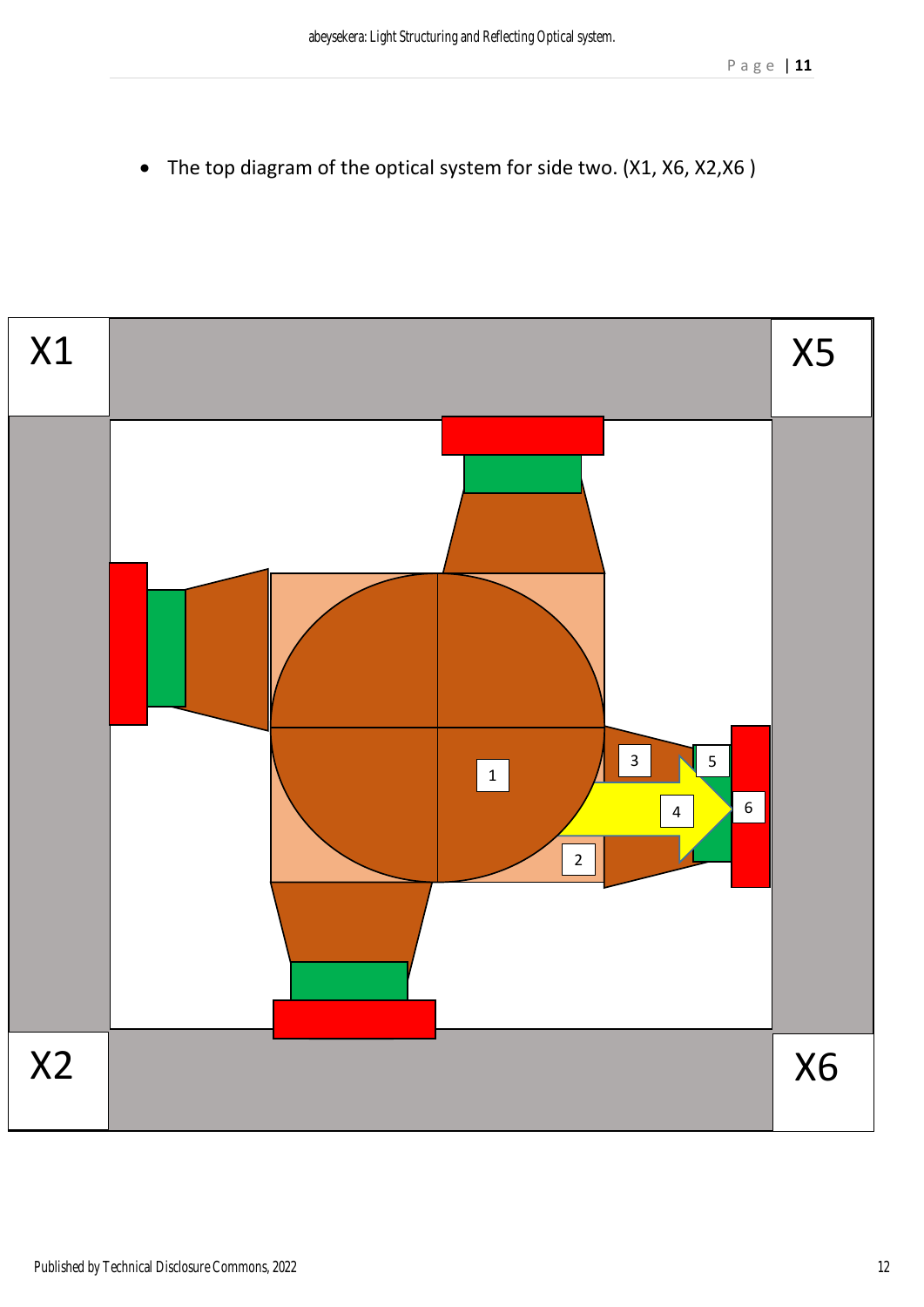Description of the top diagram of the optical system for side two. (X1, X5, X2, and X6)

This is the top diagram of the optical system oriented in the perspective described by the perspective reference model as the orientation X1, X5, X2, X6. The entities of this perspective model of the optical system are given below.

Entity one: the structure of part of the primary lens stack (lens stack in the structure of a quadrant), allocated for the optical mechanism of side two.

Entity two: the structure of the part of the transparent material plate (structure of a square shaped part) allocated for the optical mechanism of side two.

Entity three: the secondary lens stack that will used to direct the reflector reflected light beam into the image sensor for the optical mechanism of side two.

Entity four: the reflector reflected light beam of the optical mechanism of side two.

Entity five: the gap between the secondary lens stack and the image sensor for the optical mechanism of side two.

Entity six: the image sensor for the optical mechanism of side two.

.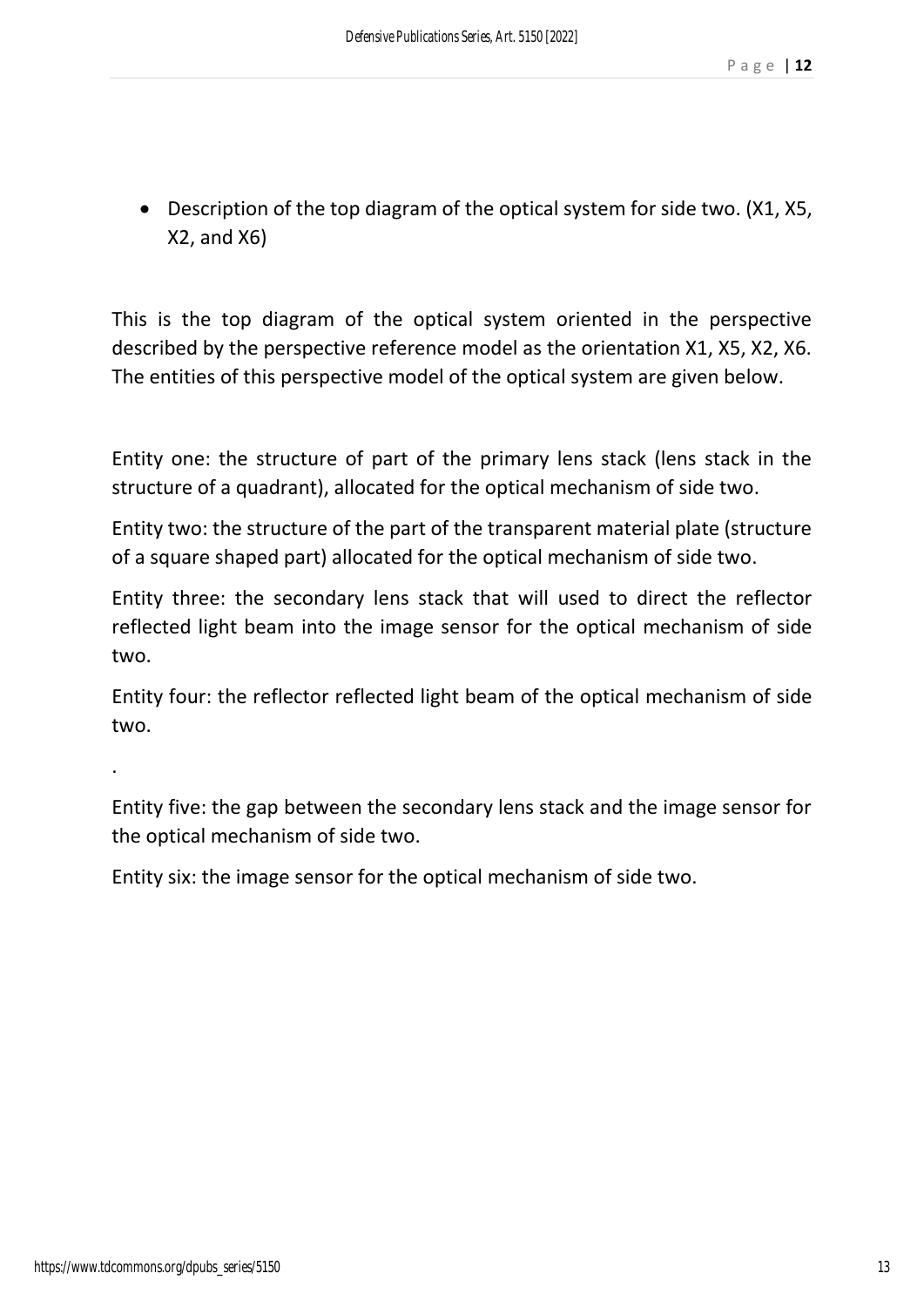• The side diagram of the optical system for side two. (X2, X6, X4, X8)

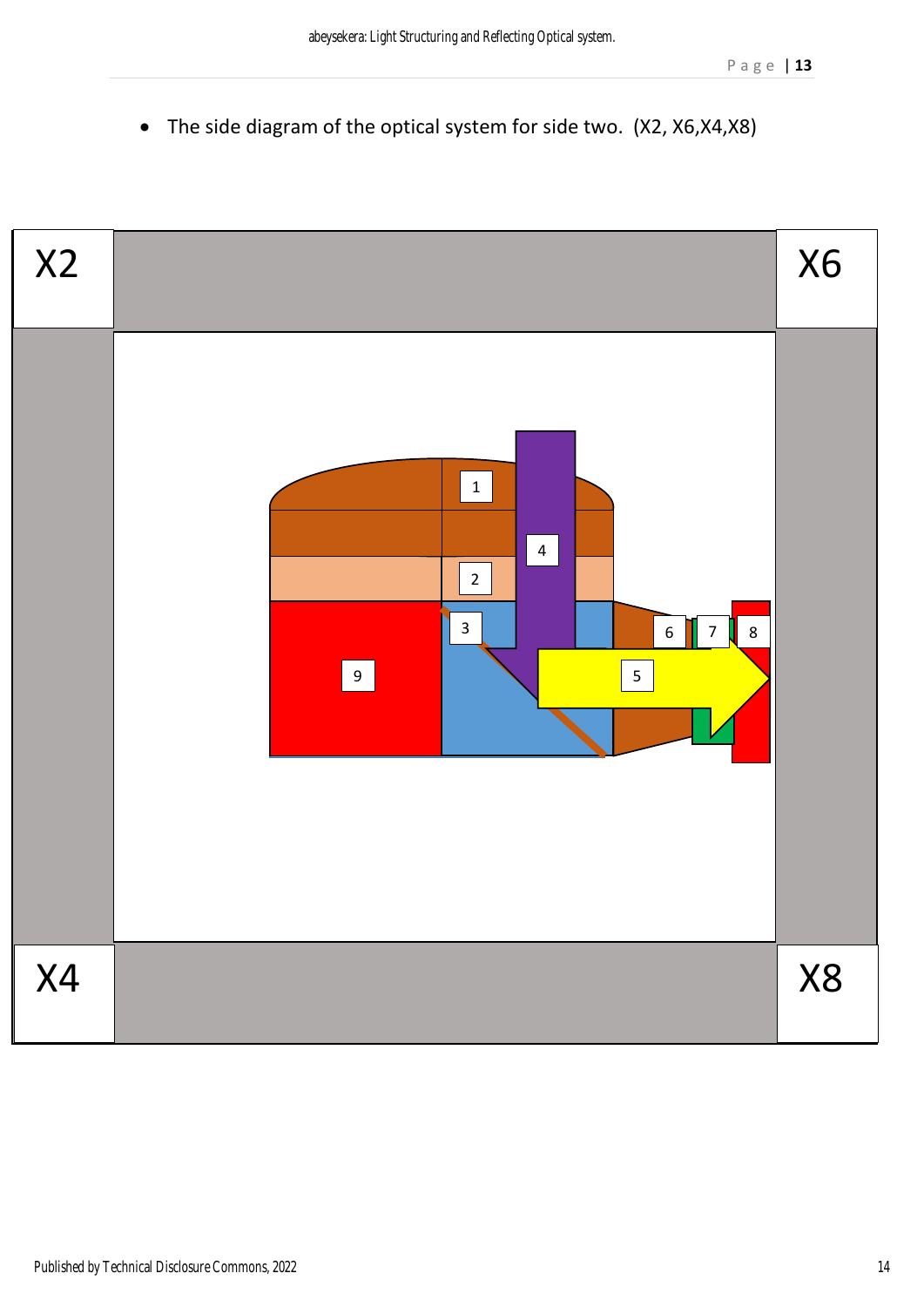Description of the diagram of the optical system for side two. (X2, X6, X4, X8)

This is the side diagram of the optical system oriented in the perspective described by the perspective reference model as the orientation X2, X6, X4, X8. The entities of this perspective model of the optical system are given below.

Entity one: the structure of part of the primary lens stack (lens stack in the structure of a quadrant), allocated for the optical mechanism of side two.

Entity two: the structure of the part of the transparent material plate (structure of a square shaped part) allocated for the optical mechanism of side two.

Entity three: the reflector which will reflect the entity one (lens stack in the structure of a quadrant) collected light beam allocated for the optical mechanism of side two.

Entity four: the light beam collected by the primary lens stack (entity one).

Entity five: the reflector (entity three) reflected light beam.

Entity six: the secondary lens stack that will used to direct the reflector reflected light beam into the image sensor for the optical mechanism of side two.

Entity seven: the gap between the secondary lens stack and the image sensor for the optical mechanism of side two.

Entity eight: the image sensor for the optical mechanism of side two.

Entity nine: the image sensor allocated for the optical mechanism of the side with the perspective relative to the perspective model as (X5, X1, X7, and X3).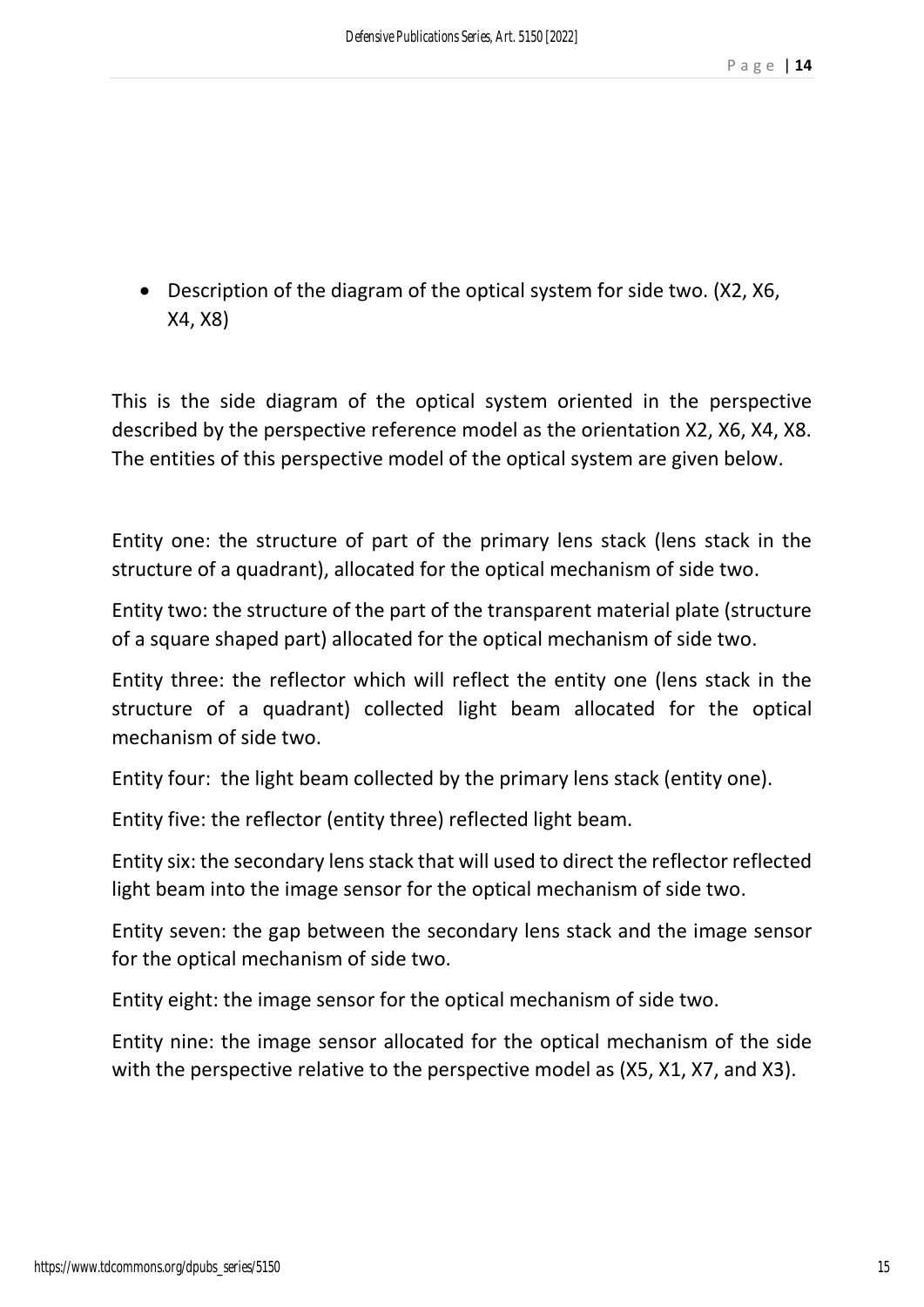The secondary lens stack diagram of the optical system for side two. (X6, X5,X8, X7)

| <b>X6</b> |                                                          | X5 |
|-----------|----------------------------------------------------------|----|
|           | $\mathbf 1$<br>$\overline{2}$<br>$\overline{\mathbf{3}}$ |    |
| <b>X8</b> |                                                          | X7 |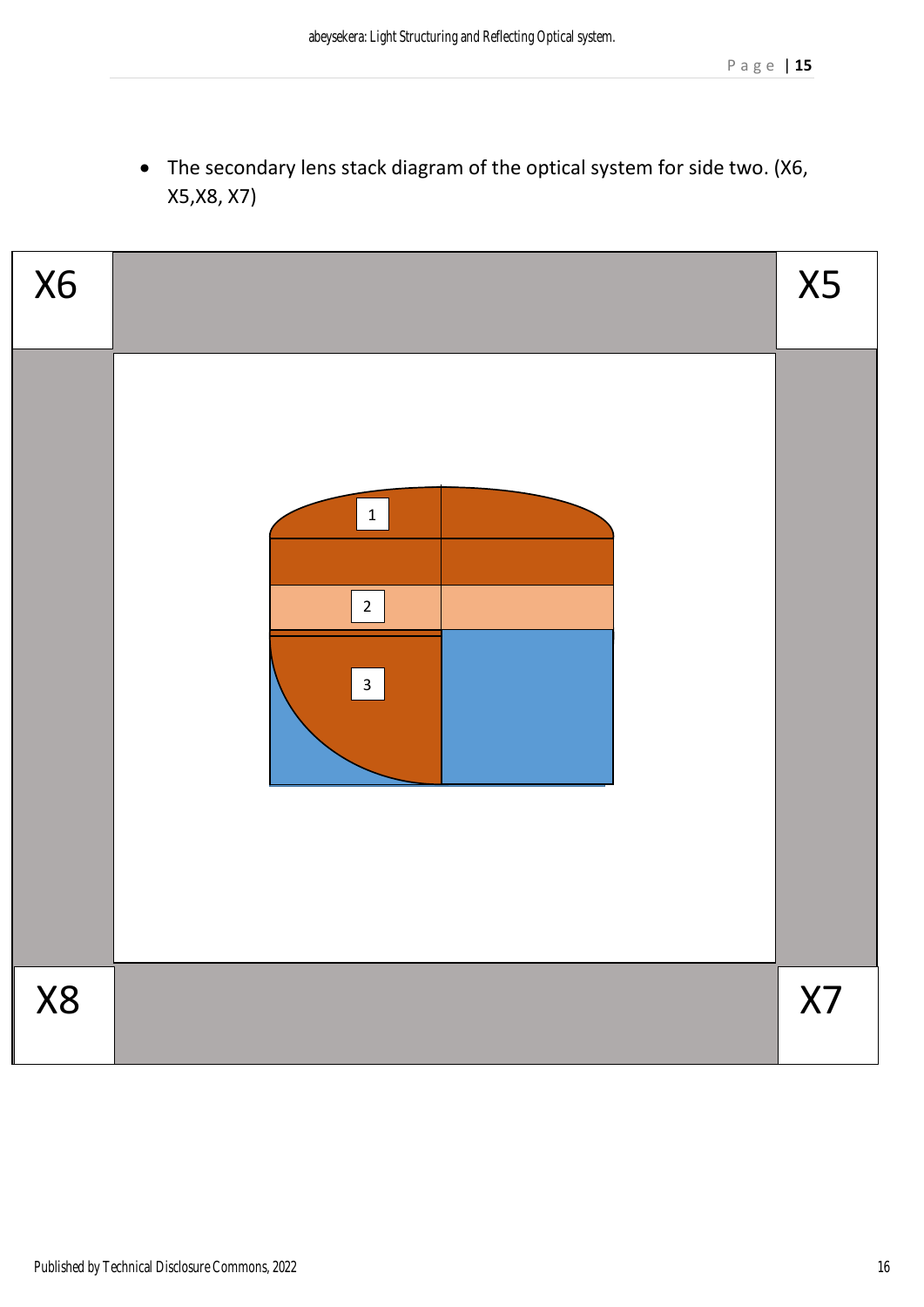Description of the diagram of the optical system for side two. (X6, X5, X8, X7)

This is the side diagram of the optical system oriented in the perspective described by the perspective reference model as the orientation X6, X5, X8, X7. The entities of this perspective model of the optical system are given below.

Entity one: the structure of part of the primary lens stack (lens stack in the structure of a quadrant), allocated for the optical mechanism of side two.

Entity two: the structure of the part of the transparent material plate (structure of a square shaped part) allocated for the optical mechanism of side two.

Entity three: the secondary lens stack that will used to direct the reflector reflected light beam into the image sensor for the optical mechanism of side two. All the lenses contained in this lens stack are of the shape of the third quadrant (BOC) of the quadrant structure diagram.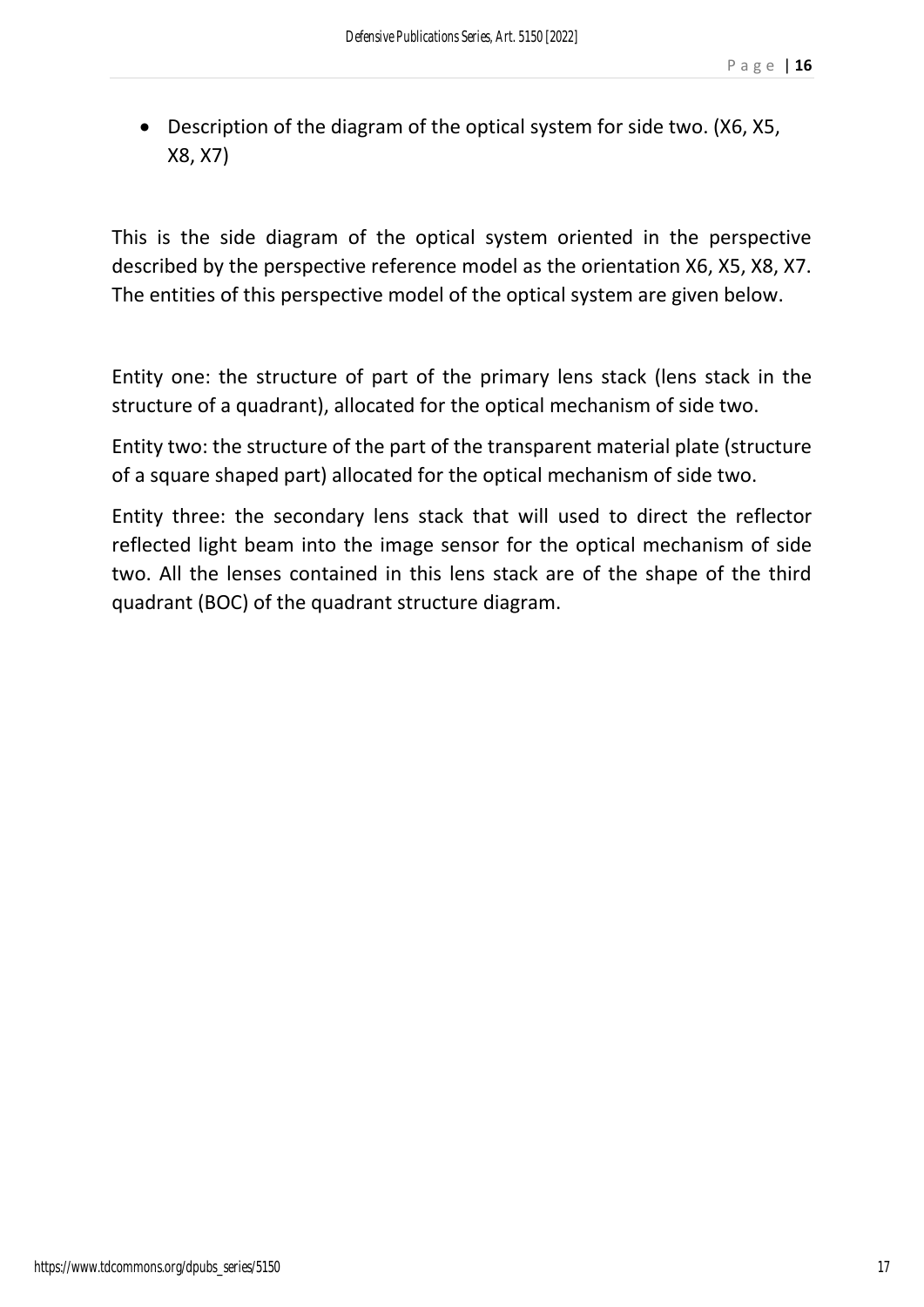• The top diagram of the optical system for side three. (X2, X1, X6, X5)

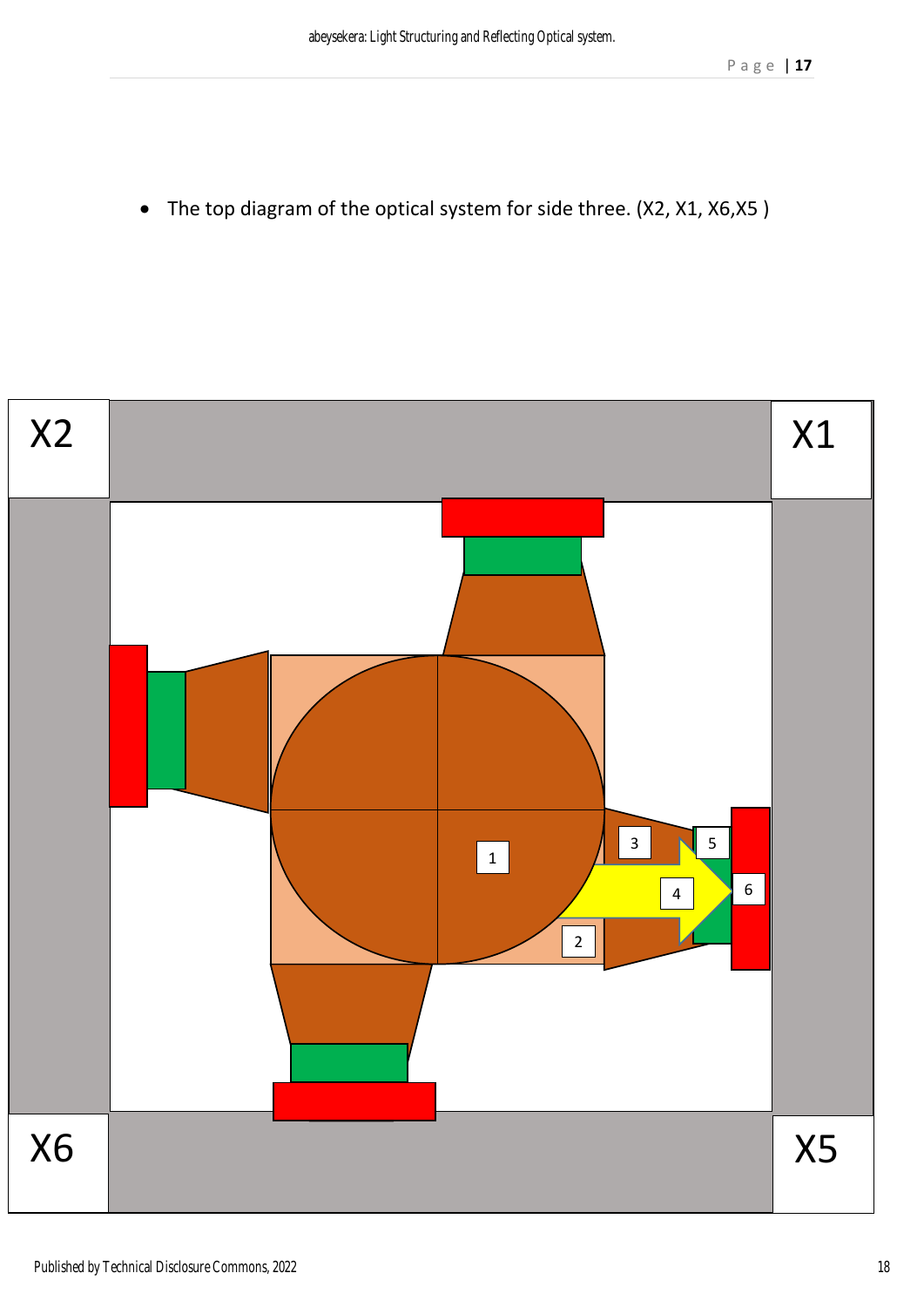Description of the top diagram of the optical system for side three. (X2, X1, X6, and X5)

This is the top diagram of the optical system oriented in the perspective described by the perspective reference model as the orientation X2, X1, X6, X5. The entities of this perspective model of the optical system are given below.

Entity one: the structure of part of the primary lens stack (lens stack in the structure of a quadrant), allocated for the optical mechanism of side three.

Entity two: the structure of the part of the transparent material plate (structure of a square shaped part) allocated for the optical mechanism of side three.

Entity three: the secondary lens stack that will used to direct the reflector reflected light beam into the image sensor for the optical mechanism of side three.

Entity four: the reflector reflected light beam of the optical mechanism of side three.

Entity five: the gap between the secondary lens stack and the image sensor for the optical mechanism of side three.

Entity six: the image sensor for the optical mechanism of side three.

.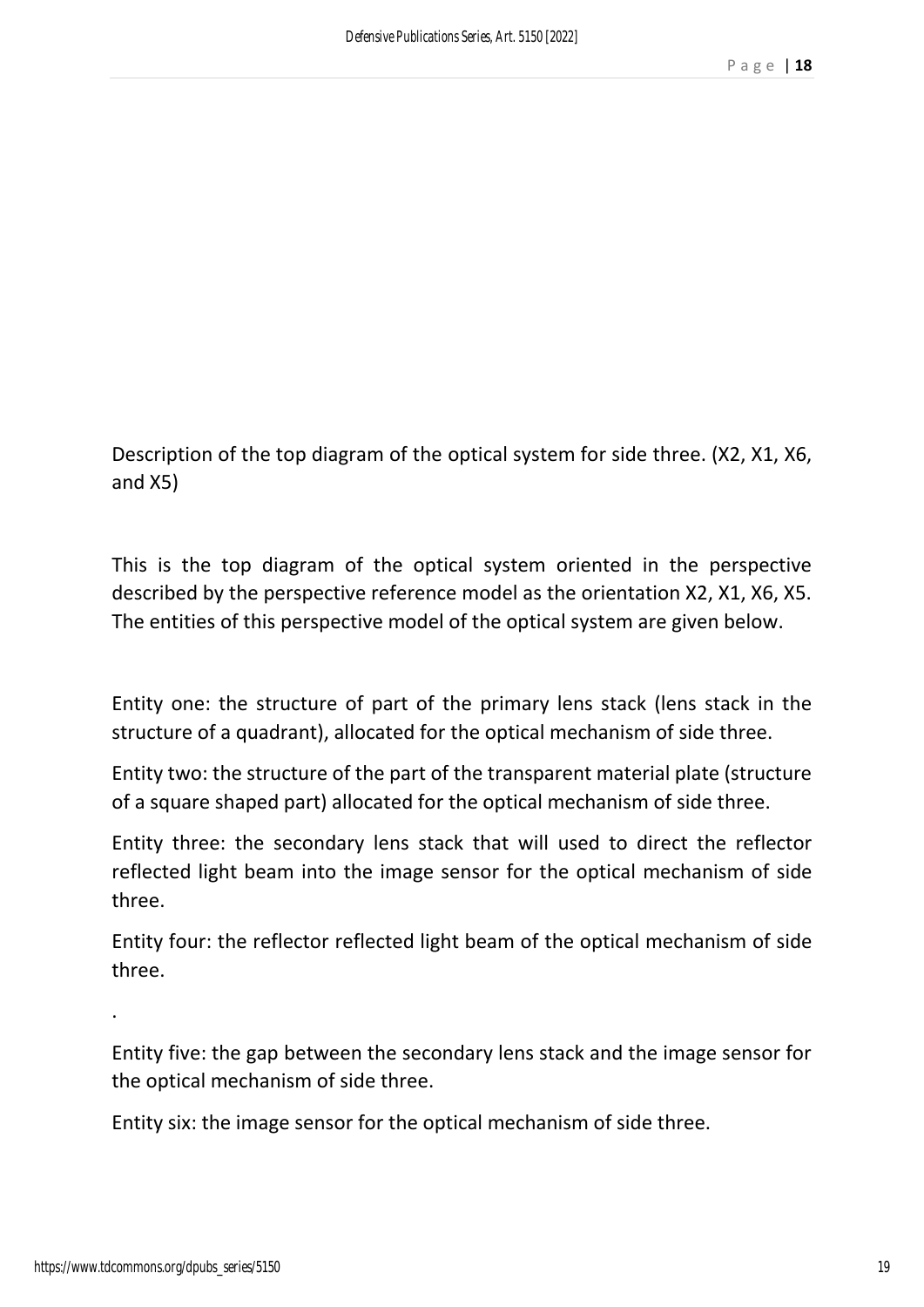The side diagram of the optical system for side three. (X6, X5,X8,X7)

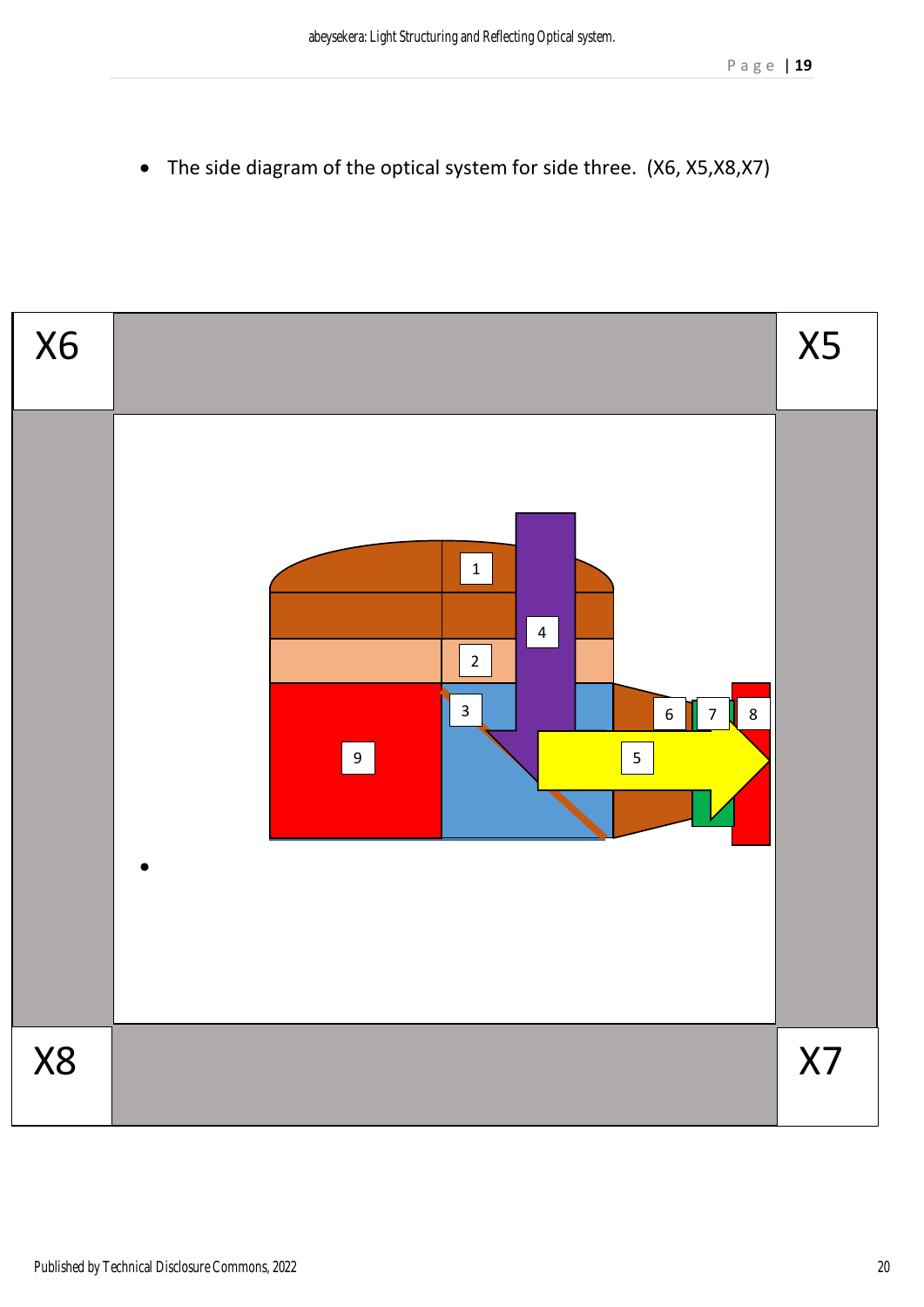Description of the diagram of the optical system for side thee. (X6, X5, X8, X7)

This is the side diagram of the optical system oriented in the perspective described by the perspective reference model as the orientation X1, X2, X3, X4. The entities of this perspective model of the optical system are given below.

Entity one: the structure of part of the primary lens stack (lens stack in the structure of a quadrant), allocated for the optical mechanism of side three.

Entity two: the structure of the part of the transparent material plate (structure of a square shaped part) allocated for the optical mechanism of side three.

Entity three: the reflector which will reflect the entity one (lens stack in the structure of a quadrant) collected light beam allocated for the optical mechanism of side three.

Entity four: the light beam collected by the primary lens stack (entity one).

Entity five: the reflector (entity three) reflected light beam.

Entity six: the secondary lens stack that will used to direct the reflector reflected light beam into the image sensor for the optical mechanism of side three.

Entity seven: the gap between the secondary lens stack and the image sensor for the optical mechanism of side three.

Entity eight: the image sensor for the optical mechanism of side three.

Entity nine: the image sensor allocated for the optical mechanism of the side with the perspective relative to the perspective model as (X5, X1, X7, and X3).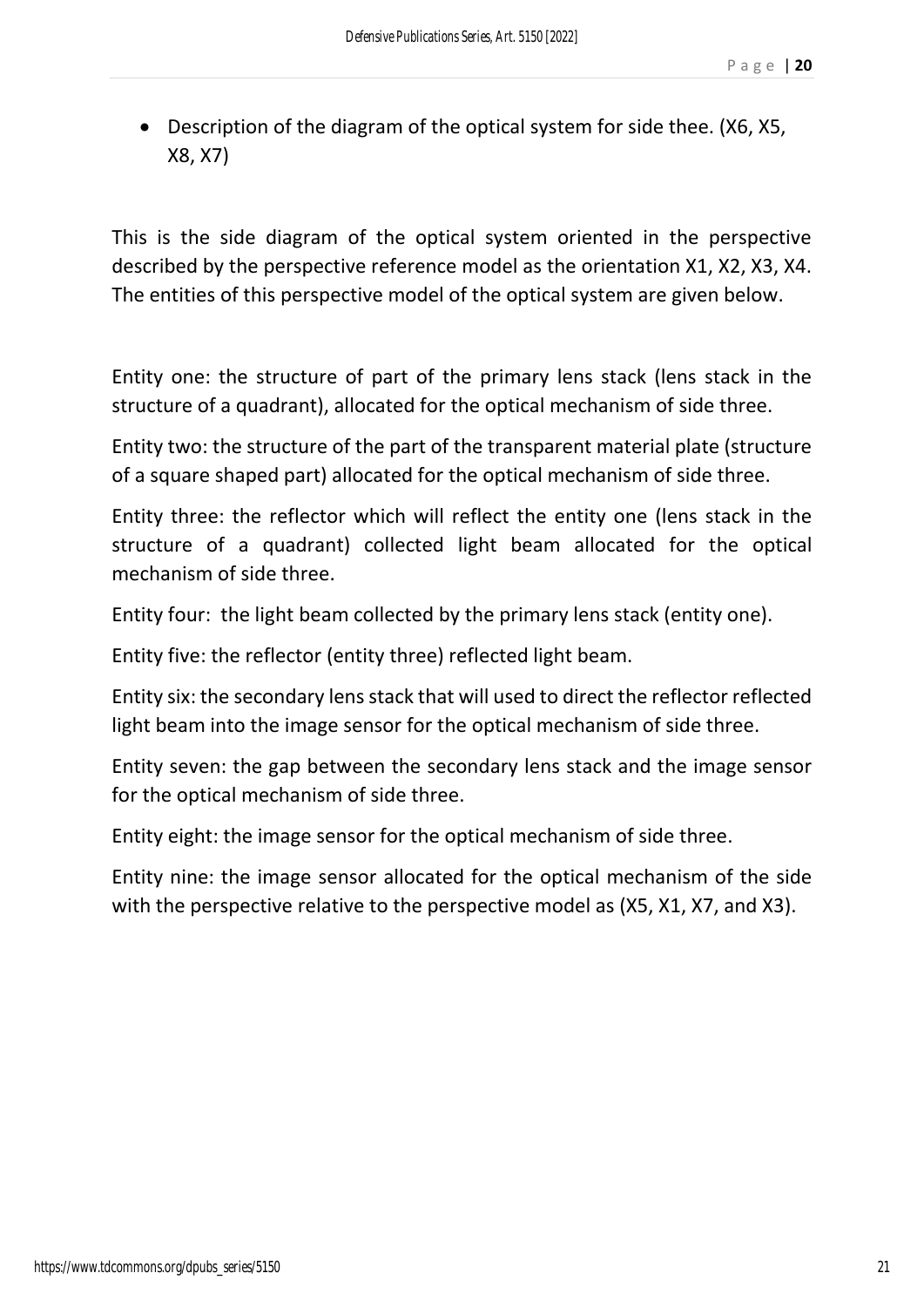The secondary lens stack diagram of the optical system for side three. (X5, X1,X7, X3)

| X5        |                                                           | X1 |
|-----------|-----------------------------------------------------------|----|
|           | $\mathbf{1}$<br>$\overline{2}$<br>$\overline{\mathbf{3}}$ |    |
| <b>X7</b> |                                                           | X3 |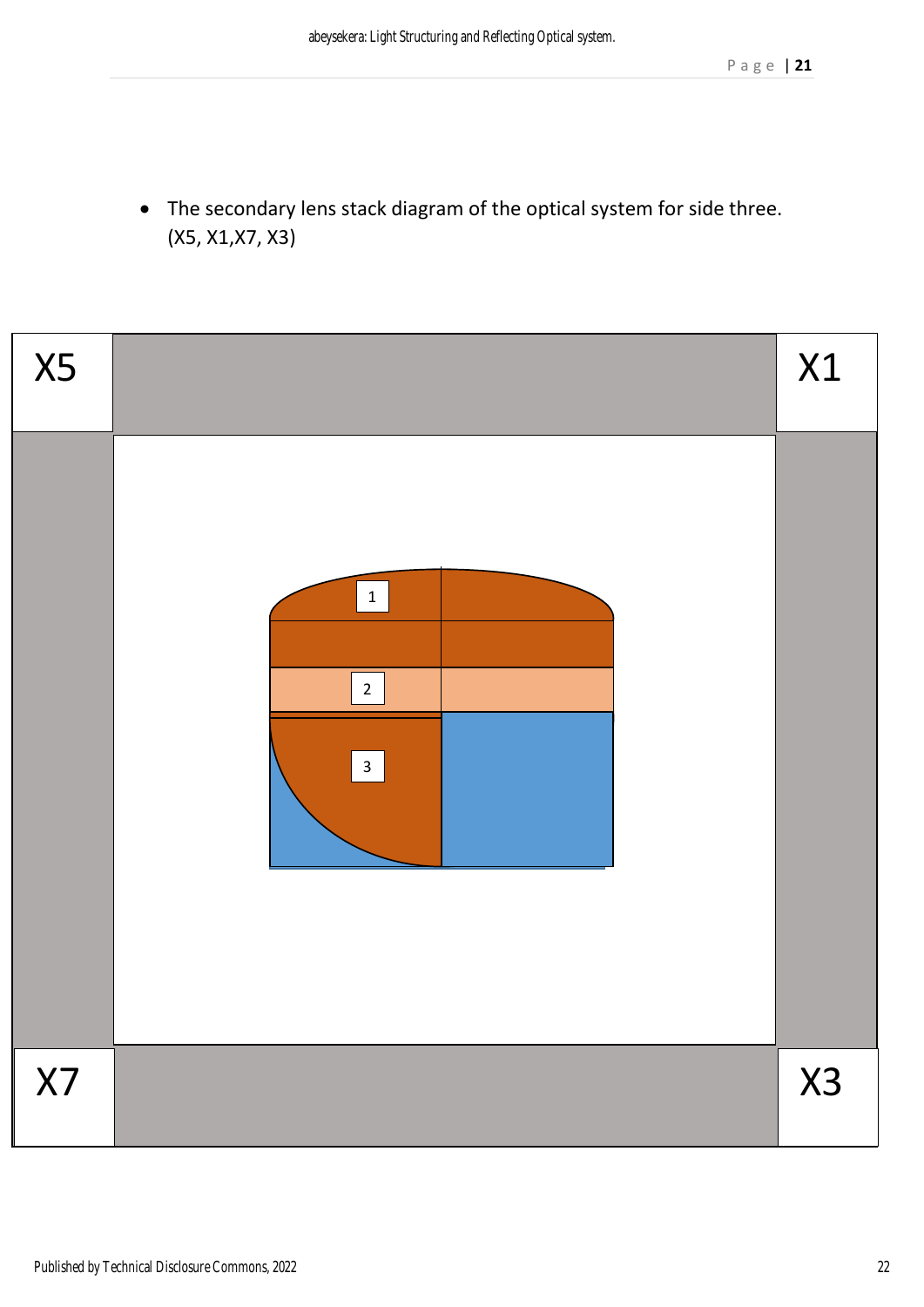Description of the diagram of the optical system for side three. (X5, X1, X7, X3)

This is the side diagram of the optical system oriented in the perspective described by the perspective reference model as the orientation X2, X6, X4, X8. The entities of this perspective model of the optical system are given below.

Entity one: the structure of part of the primary lens stack (lens stack in the structure of a quadrant), allocated for the optical mechanism of side three.

Entity two: the structure of the part of the transparent material plate (structure of a square shaped part) allocated for the optical mechanism of side three.

Entity three: the secondary lens stack that will used to direct the reflector reflected light beam into the image sensor for the optical mechanism of side three. All the lenses contained in this lens stack are of the shape of the third quadrant (BOC) of the quadrant structure diagram.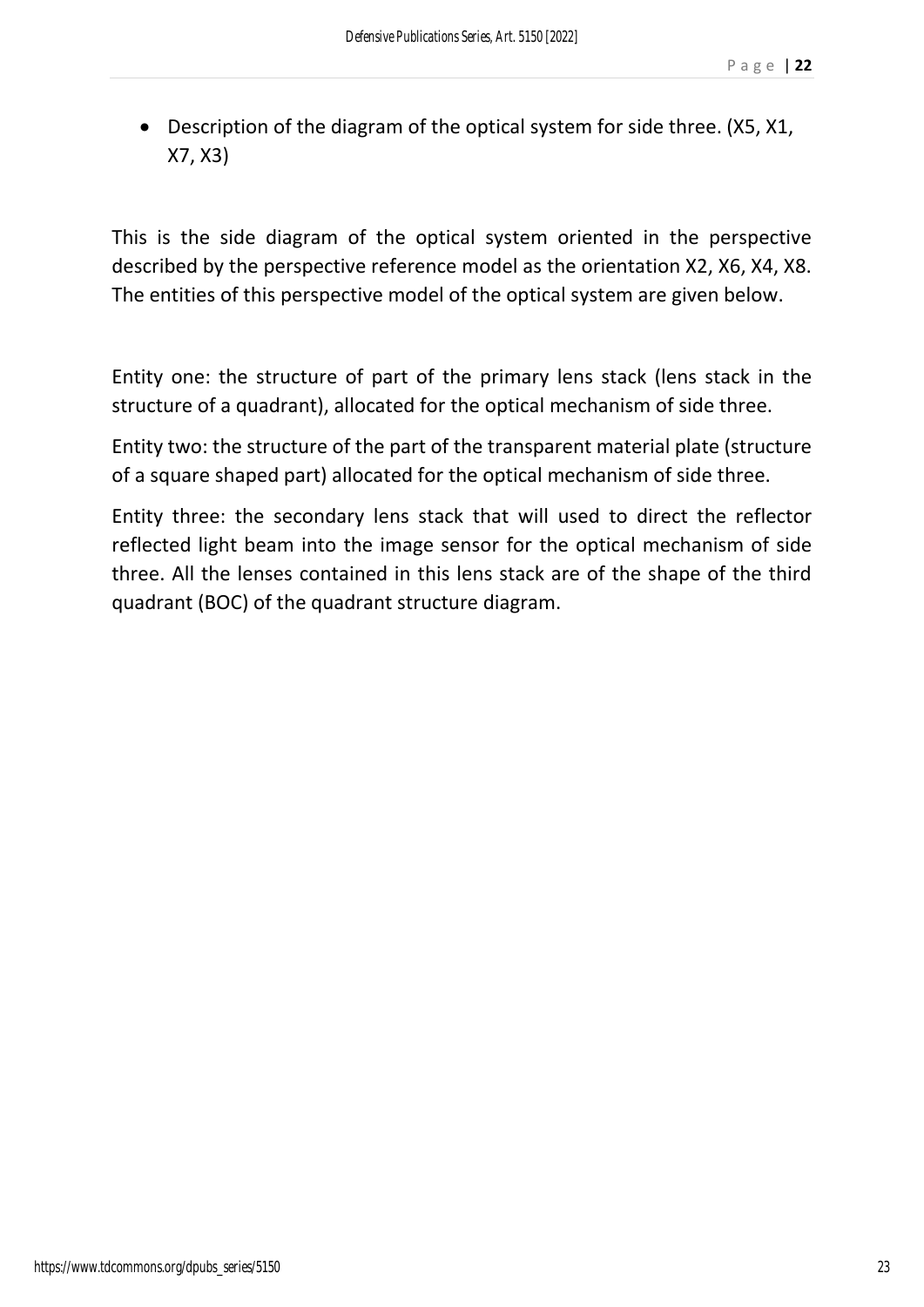• The top diagram of the optical system for side four. (X6, X2, X5, X1)

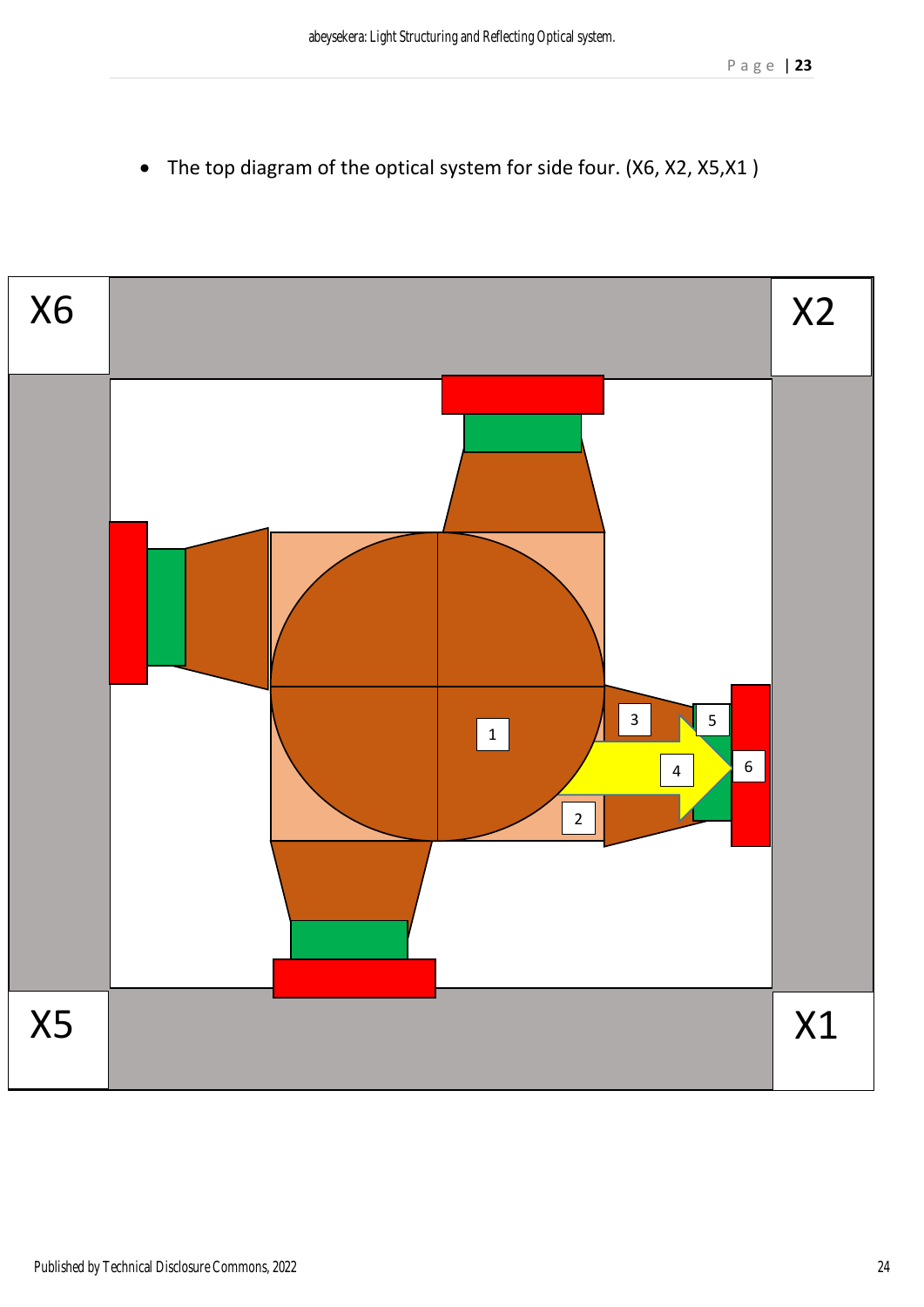Description of the top diagram of the optical system for side four. (X6, X2, X5, and X1)

This is the top diagram of the optical system oriented in the perspective described by the perspective reference model as the orientation X6, X2, X5, X1. The entities of this perspective model of the optical system are given below.

Entity one: the structure of part of the primary lens stack (lens stack in the structure of a quadrant), allocated for the optical mechanism of side four.

Entity two: the structure of the part of the transparent material plate (structure of a square shaped part) allocated for the optical mechanism of side four.

Entity three: the secondary lens stack that will used to direct the reflector reflected light beam into the image sensor for the optical mechanism of side four.

Entity four: the reflector reflected light beam of the optical mechanism of side four.

.

Entity five: the gap between the secondary lens stack and the image sensor for the optical mechanism of side four.

Entity six: the image sensor for the optical mechanism of side four.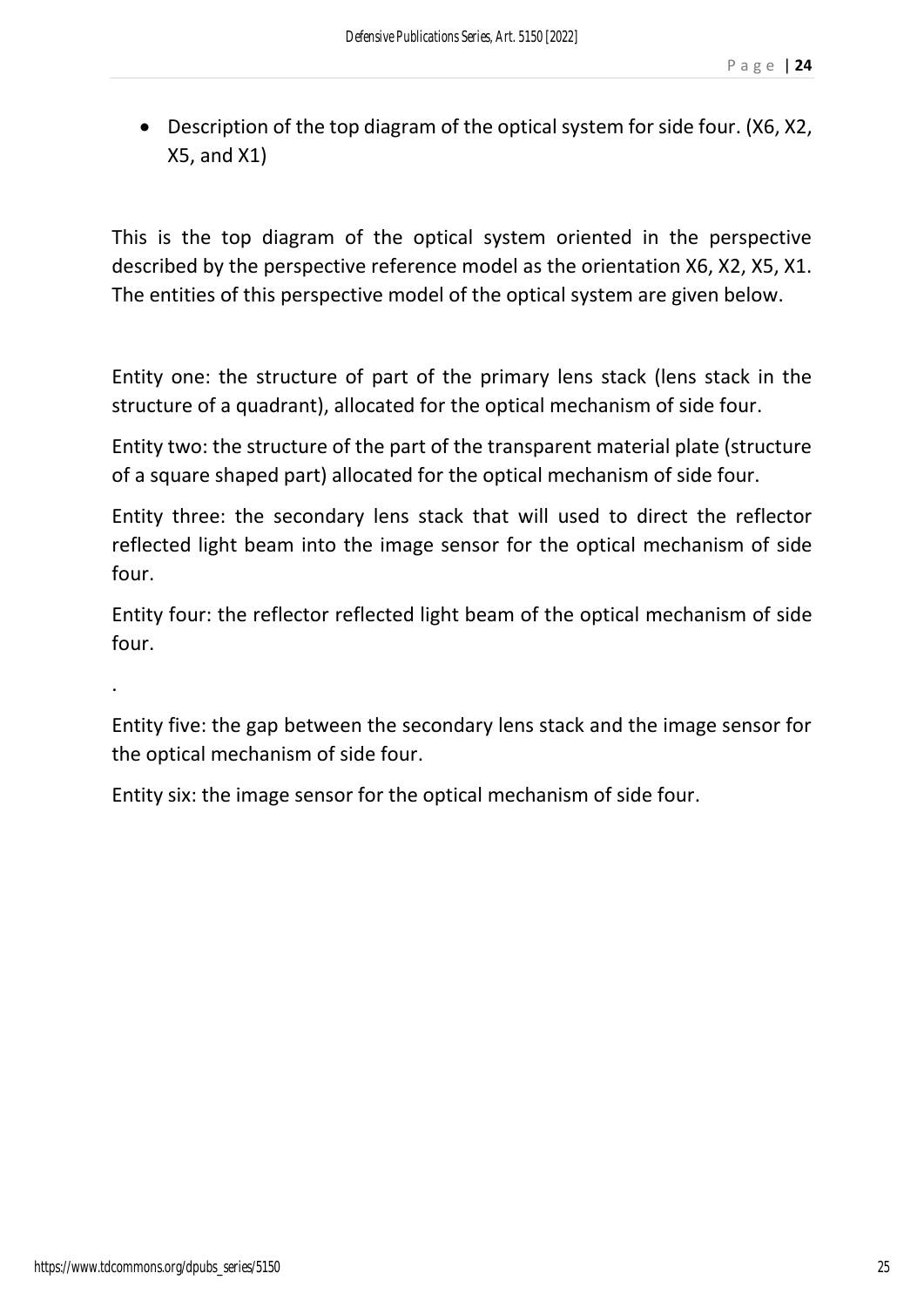• The side diagram of the optical system for side four. (X5, X1, X7, X3)

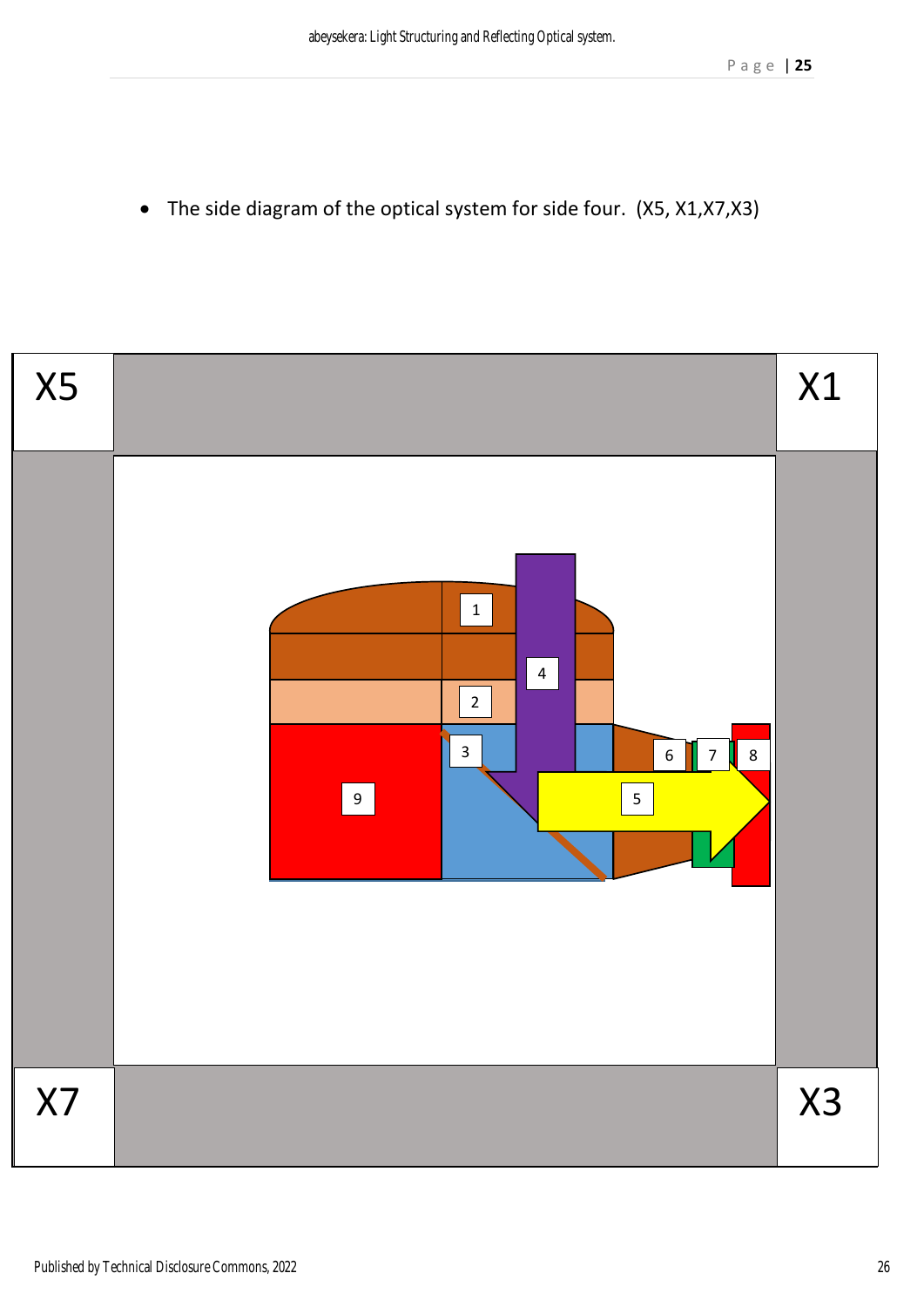Description of the diagram of the optical system for side four. (X5, X1, X7, X3)

This is the side diagram of the optical system oriented in the perspective described by the perspective reference model as the orientation X5, X1, X7, X3. The entities of this perspective model of the optical system are given below.

Entity one: the structure of part of the primary lens stack (lens stack in the structure of a quadrant), allocated for the optical mechanism of side four.

Entity two: the structure of the part of the transparent material plate (structure of a square shaped part) allocated for the optical mechanism of side four.

Entity three: the reflector which will reflect the entity one (lens stack in the structure of a quadrant) collected light beam allocated for the optical mechanism of side four.

Entity four: the light beam collected by the primary lens stack (entity one).

Entity five: the reflector (entity three) reflected light beam.

Entity six: the secondary lens stack that will used to direct the reflector reflected light beam into the image sensor for the optical mechanism of side four.

Entity seven: the gap between the secondary lens stack and the image sensor for the optical mechanism of side four.

Entity eight: the image sensor for the optical mechanism of side four.

Entity nine: the image sensor allocated for the optical mechanism of the side with the perspective relative to the perspective model as (X5, X1, X7, and X3).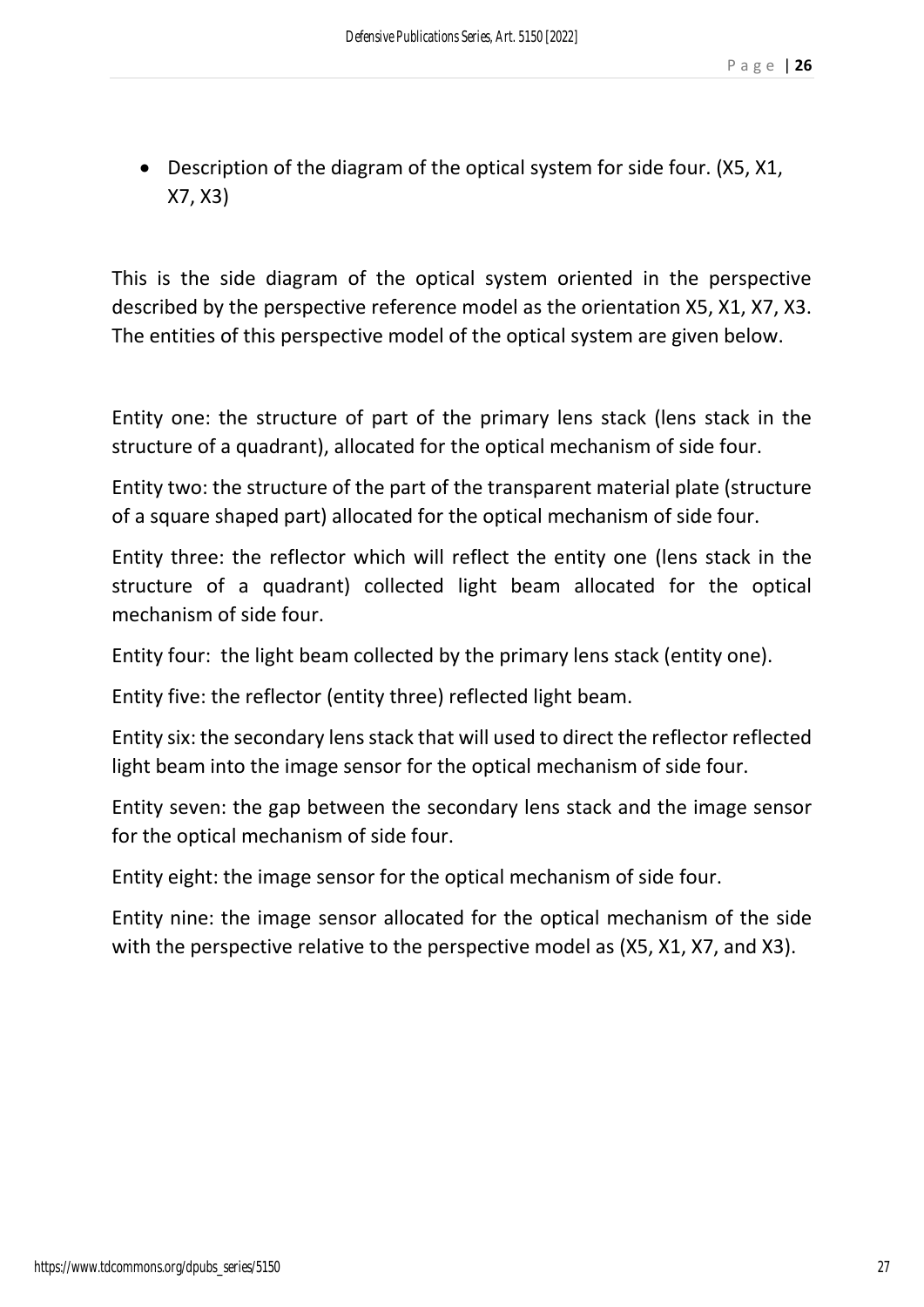The secondary lens stack diagram of the optical system for side four. (X1, X2,X3, X4)

| <b>X1</b> |                                                  | X2        |
|-----------|--------------------------------------------------|-----------|
|           | $\mathbf{1}$<br>$\overline{2}$<br>$\overline{3}$ |           |
| X3        |                                                  | <b>X4</b> |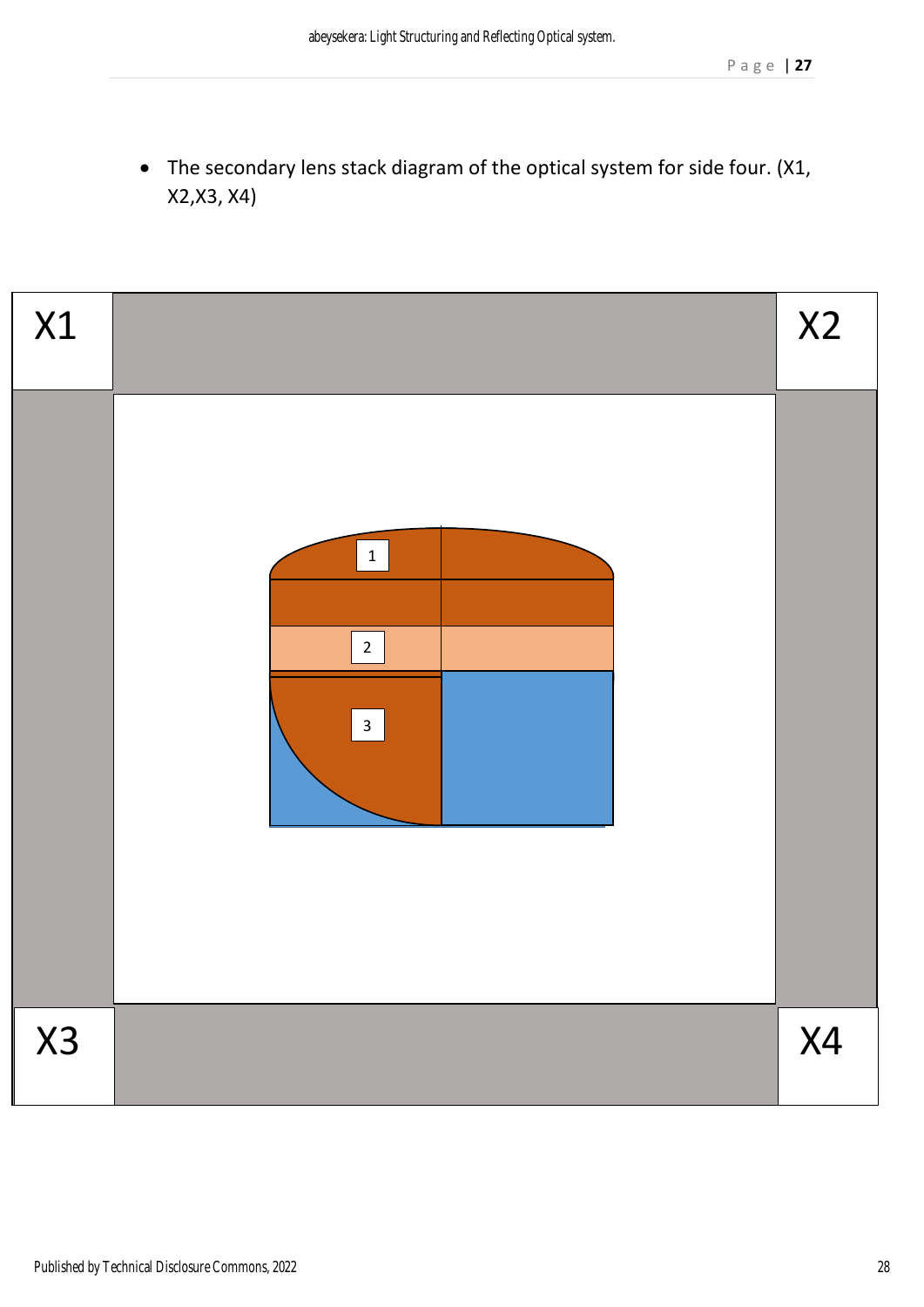Description of the diagram of the optical system for side four. (X1, X2, X3, X4)

This is the side diagram of the optical system oriented in the perspective described by the perspective reference model as the orientation X1, X2, X3, X4. The entities of this perspective model of the optical system are given below.

Entity one: the structure of part of the primary lens stack (lens stack in the structure of a quadrant), allocated for the optical mechanism of side four.

Entity two: the structure of the part of the transparent material plate (structure of a square shaped part) allocated for the optical mechanism of side four.

Entity three: the secondary lens stack that will used to direct the reflector reflected light beam into the image sensor for the optical mechanism of side four. All the lenses contained in this lens stack are of the shape of the third quadrant (BOC) of the quadrant structure diagram.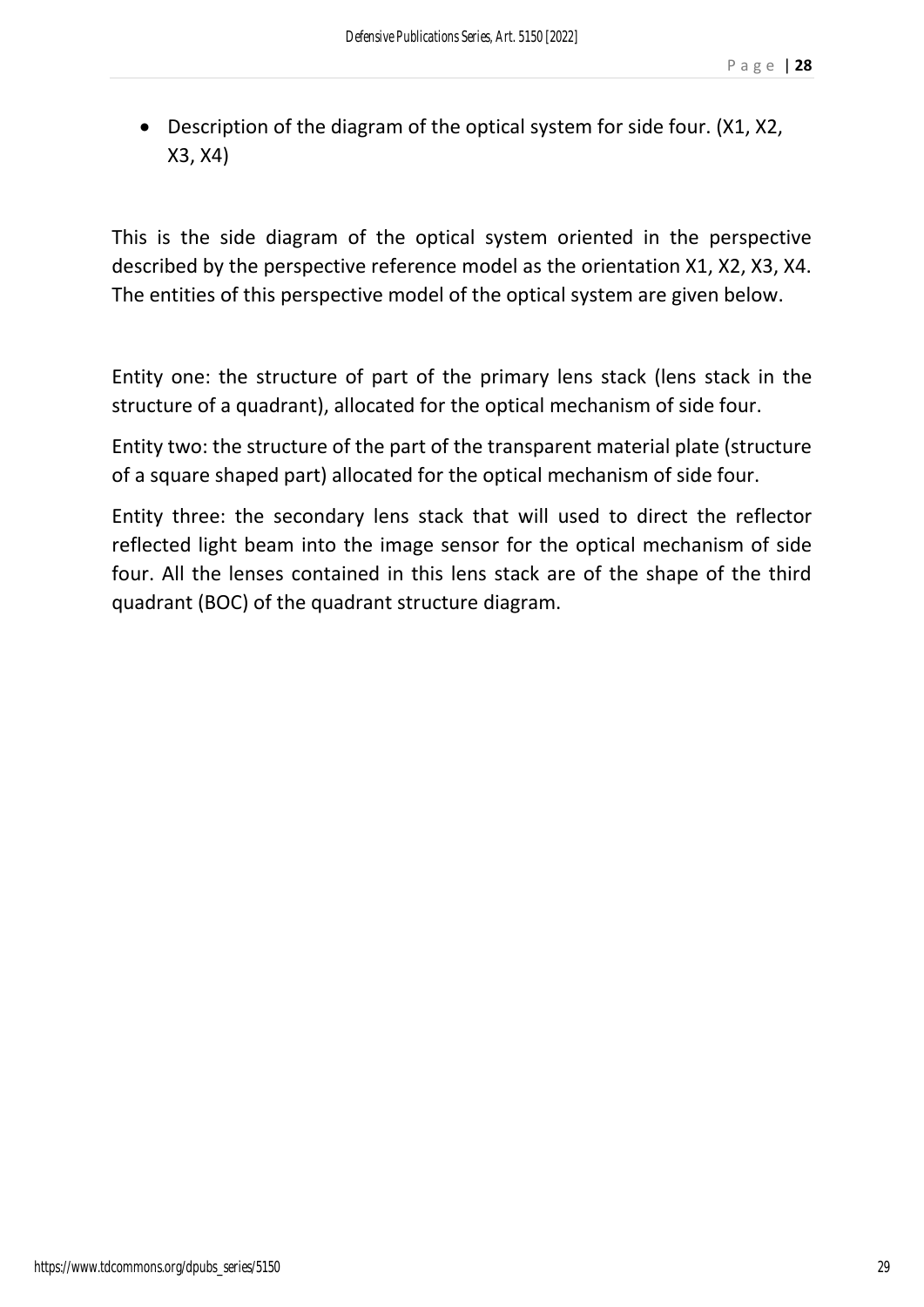#### DESCRIPTION

This paper describes a method to structure the light collected by a primary lens stack and to reflect them towards a set of image sensors. A primary lens stack collects light and projects the light towards four cyclically arranged reflectors. These four cyclically arranged reflectors direct the reflected light beams into four cyclically arranged image sensors through four cyclically arranged secondary lens stacks. The four images that are generated at the four image sensors will be combined through the utilization of computing resources to form into a one single image.

This optical system contains a primary lens stack to collect light from the outside world. This lens stack contains a collection of lenses. The primary function of this collection of lenses is to collect light and to assist in focusing that collected light beam. Other than this primary functionality, the lenses also perform the task of correcting the aberration issues that arises when the light travels through the lens stack. This lens stack is structured into four equally sized and equally shaped parts. Each lens stack part takes the form of a quadrant from a circle. The four structures collectively forms a full circle shape by combining all four quadrants of a circle. (First quadrant, second quadrant, third quadrant and the fourth quadrant). The full circle shaped collective quadrant combination of the primary lens stack will be visible in all the top diagrams of each side from their corresponding observed perspective (relative to the perspective reference frame). This full circle shaped lens stack will be visible as a brown colored circle shape when viewed from the top in each of these top view diagrams (oriented relative to the perspective reference model)of each corresponding side. In all these diagrams viewed from the top, the quadrant shaped structured lens stack will be visible as the entity one and will also be visible as entity one in the side diagrams of the optical system.

When the light from the outside world is collected by the primary lens stack it will be structured into four separate beams of light by the four quadrant shaped lens structures(quadrant shaped lens structure of side one, quadrant shaped lens structure of side two, quadrant shaped lens structure of side three and quadrant shaped lens structure of side four).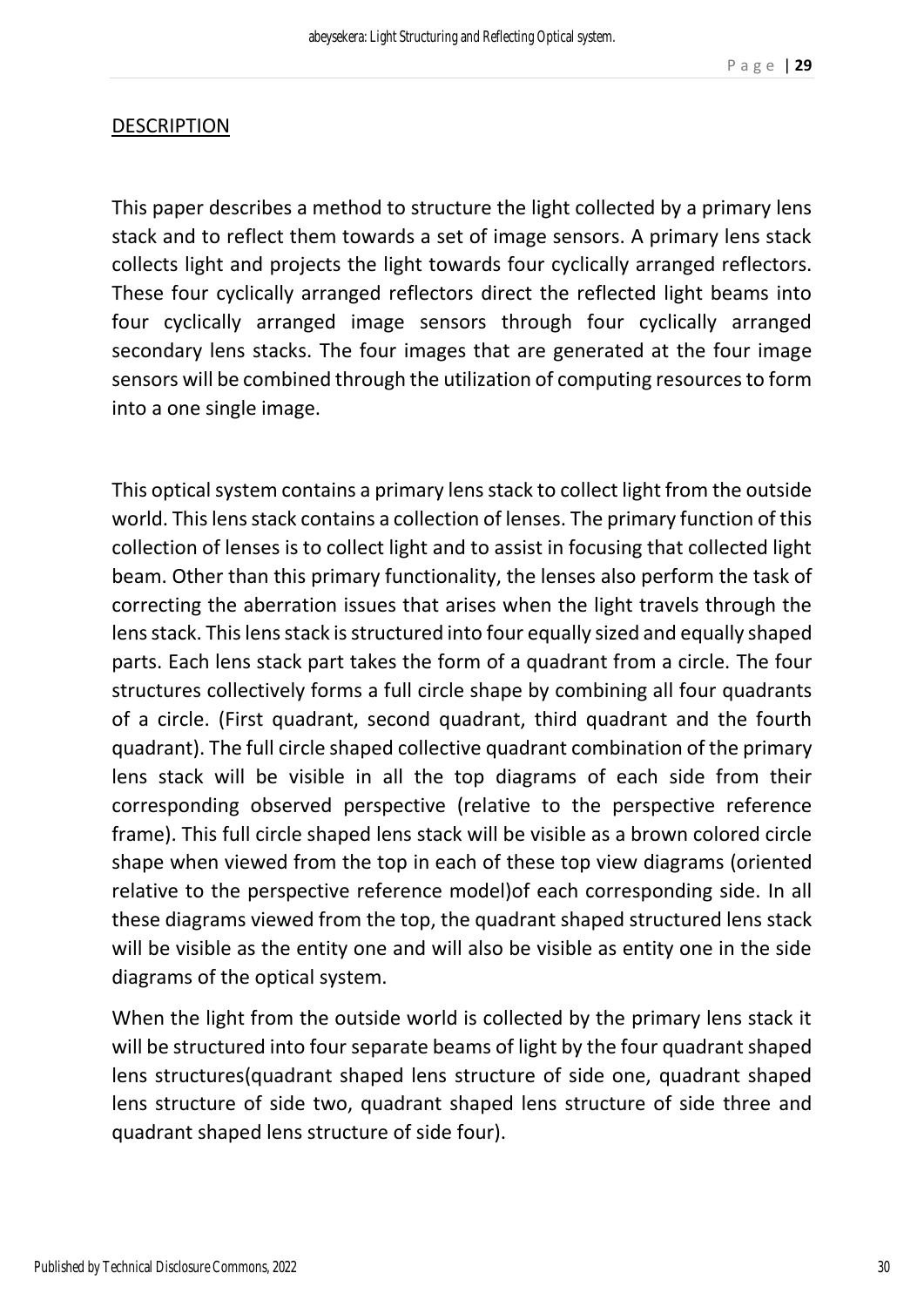These four separate light beams will pass through the transparent material plate which is structured into four equally sized and shaped (square shaped) parts. These transparent material plate structural parts will be visible in pink color as the entity two in the top view diagrams of the optical system and also as entity two in the side view diagrams of the optical system.

Each of the four separate light beams structured by the four separate quadrant shaped primary lens stacks which then passed through the four square shaped transparent material plates will travel directly downwards in the optical system. This downward light travelling direction will be visualized by the purple shaped downwards arrow or the entity four in all the side diagrams of the optical system.

This four separate light beams which travelled in downwards direction which travelled through the structured primary lens stack and the structured transparent material plate will then be reflected by the four reflectors that is arranged in cyclic manner in the optical system. These reflectors are visualized as entity three in all the side diagrams (observed from each perspective relative to the perspective reference model) of the optical system. After being reflected by the reflectors, the four light beams will travel in the perpendicular directions to the initially light beams travelled direction. (Perpendicular to the downward direction) These perpendicular directions are visualized in yellow color and are marked as the entity four in the top view diagrams and as entity five in the side diagrams of the optical system.

The four light beams which are reflected by the four cyclically arranged reflectors will then travel through a set of four cyclically arranged secondary lens stacks. These four cyclically arranged secondary lens stacks are visualized in brown color and are marked as entity three in all the top view diagrams and marked as entity six in the side view diagrams of the optical system.

Like in the primary lens stack structure, the task of this cyclically arranged set of secondary lens stack structure will be also to mainly assist in the focusing of the structured light beam that was collected from the outside world. Also like in the primary lens stack, the secondary functionality of this cyclically arranged set of lens stacks is to correct the aberration issues that arises when the light travels through these lens stacks.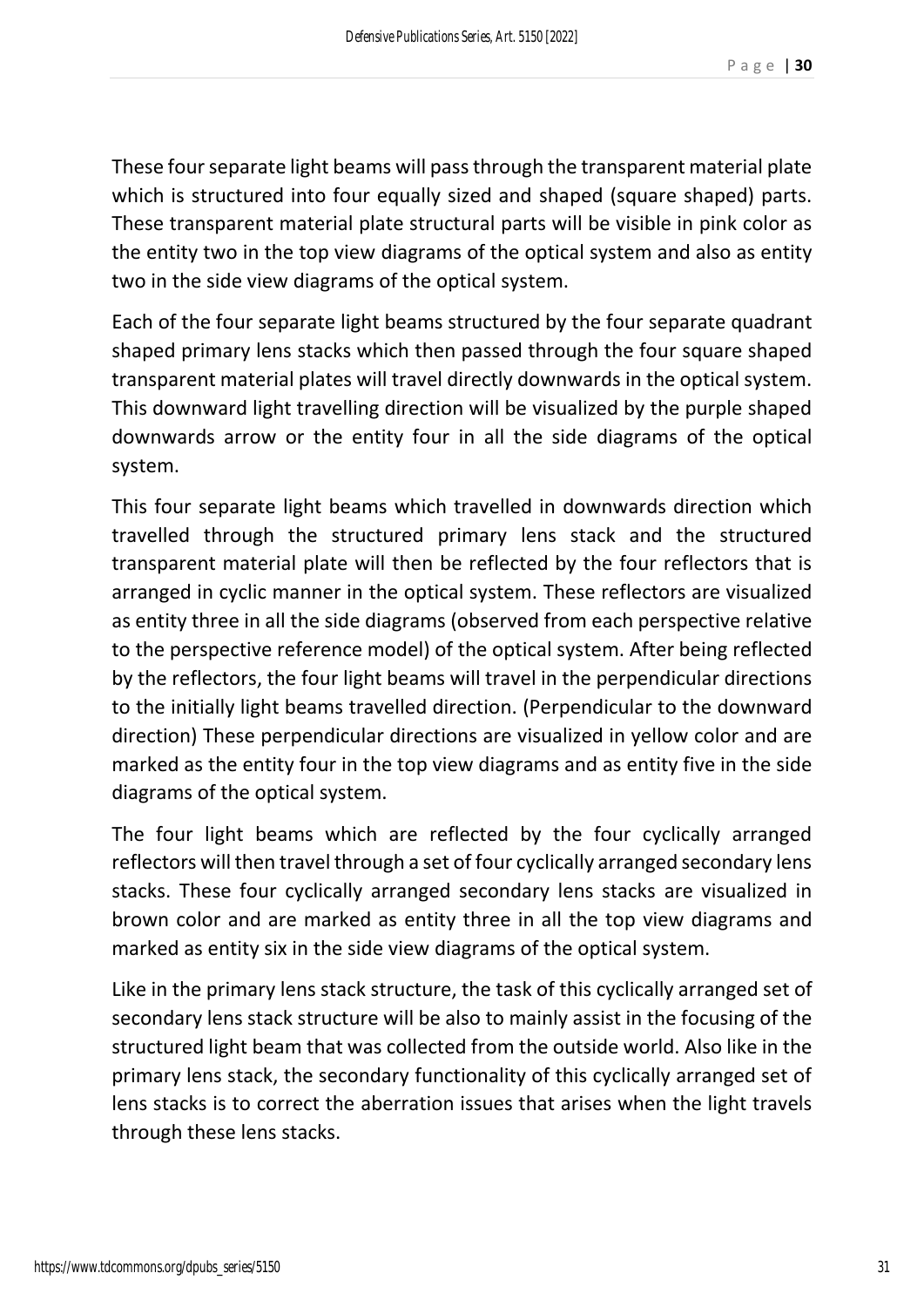Also like the primary lens stack which is structured into four separate quadrant shapes, each of these secondary lens stack will take the shape of a quadrant. However, unlike in the case of the primary lens stack where each structured part takes a different quadrant shape, these secondary cyclically arranged lens stacks does not take different quadrant shapes. Instead, all of these secondary lens stacks will take the shape of the third quadrant of the circle structure or as the light green colored quadrant marked as BOC in the quadrant structure. This BOC quadrant shaped structures of the secondary lens stacks are visualized in brown color and are marked as entity three in the secondary lens stack observing diagrams of the optical system.

Upon travelling though this secondary cyclically arranged lens stacks, the light beams will then travel through the physical gaps which are also cyclically arranged and will finally meet the four cyclically arranged image sensors. These four cyclically arranged physical gaps are visualized in dark green color and are marked as entity five in the top view diagrams and are marked as entity seven in the side view diagrams of the optical system.

The four light beams that was initially got structured by the single light beam collected and that was reflected by the four cyclically arranged reflectors will finally meet the four cyclically arranged image sensors. These cyclically arranged image sensors are visualized in red color and are marked as entity six in the top view diagrams and are marked as entity eight in the side view diagrams of the optical system.

The general diagram visualizing the four light beams that are reflected by the four cyclically arranged reflectors travelling towards the corresponding four cyclically arranged image sensors is given below.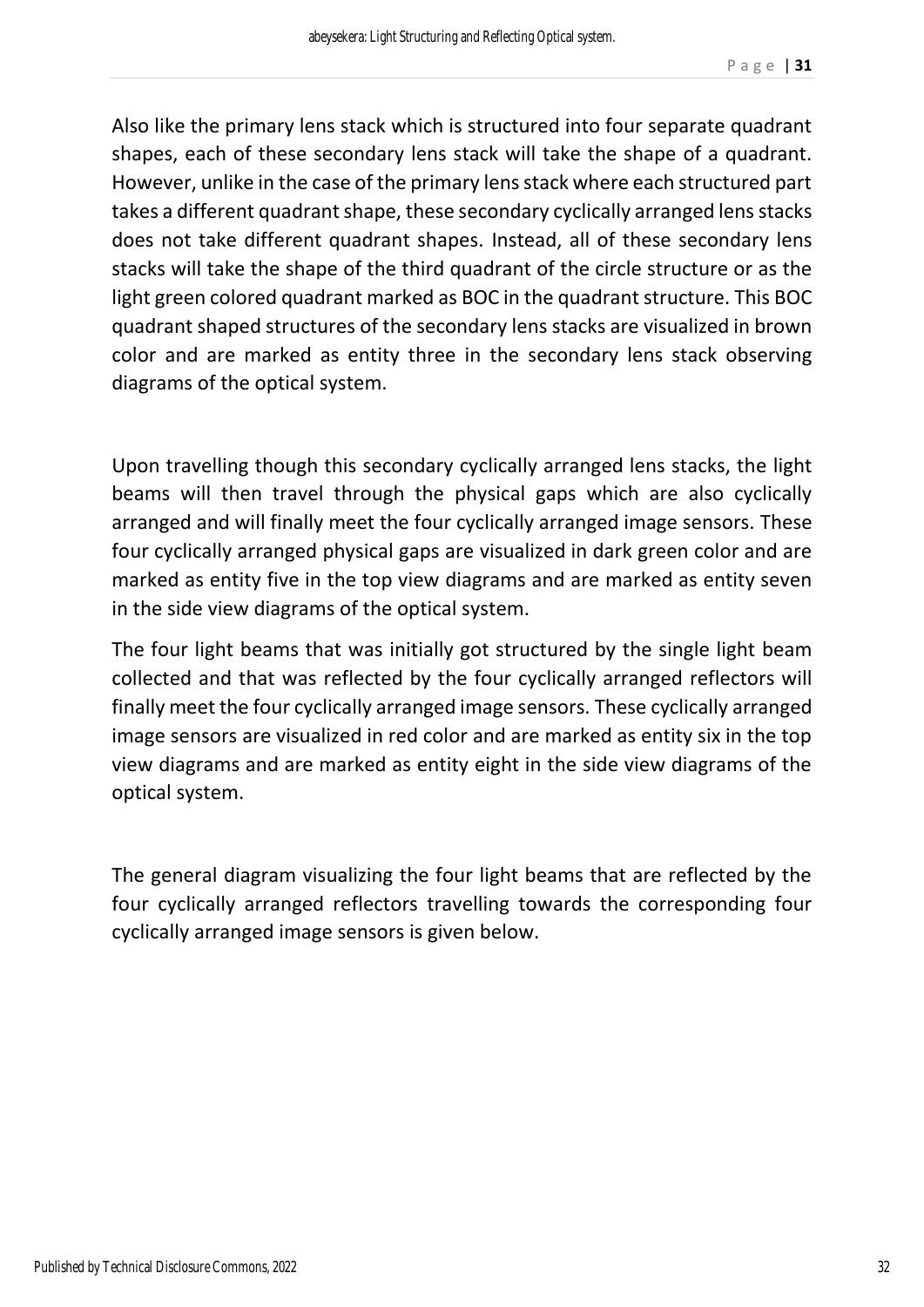